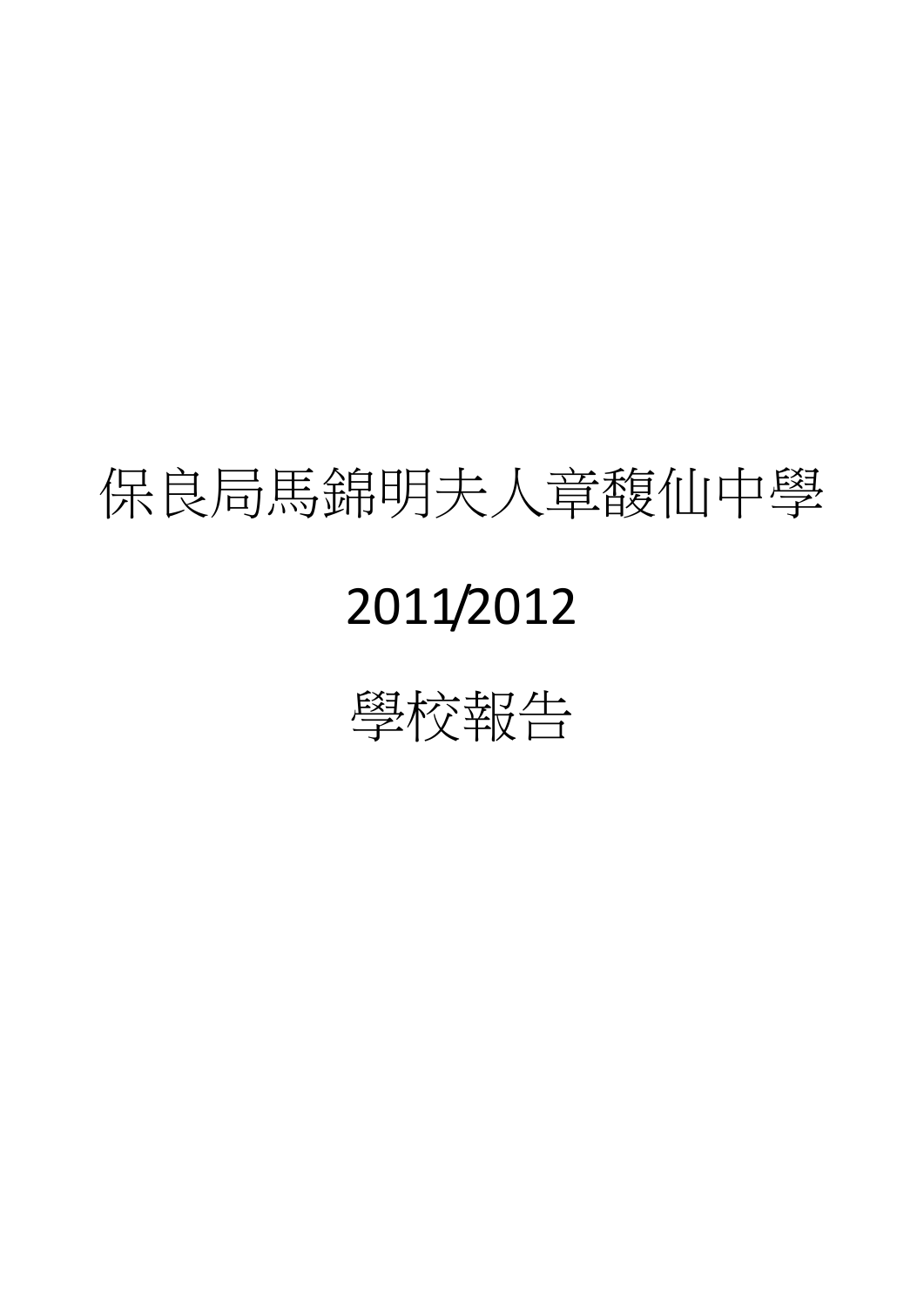## 辦學宗旨

保良局馬錦明夫人章馥仙中學秉承保良局「愛、敬、勤、誠」的辦學理念,師生共同努 力實踐優質教育,培育學生具備主動學習、明辨是非、律己愛人、敢於承擔的高尚品格,成 為支持母校、建設社區、貢獻香港和祖國、關愛世界的良好公民。

# 我們的學校

學校簡介

本校於 1997 年創立,為一所政府津貼全日制男女中文文法中學。坐落於大嶼山東涌新市 鎮。

本校環境優美,校園遍植花草,群山環抱,寧靜舒適,為學習的理想地方。新高中校舍 改建工程完成後,校舍設施包括 30 間標準課室、5 間輔導教學室、3 間資訊科技特別室(電腦 室、多媒體教學室及電腦輔助學習室)、1 間多用途教學室,還有設備完善的圖書館、科學實 驗室、地理室、音樂室、美術室、家政室及設計與科技室。所有特別室及課室設有空調。此 外,還有充滿學生歡笑的禮堂、學生活動中心、籃球場、陰雨操場等活動場地。

教師鼓勵學生課餘善用資源,學生可於電腦室及多媒體教學室內享受資訊科技學習的樂 趣。圖書館現藏各類圖書約 15300 本,還有語言錄音帶、鐳射光碟等讓學生借閱,他們並可 使用館內電腦上網瀏覽資訊網頁及使用自學軟件。

#### 學校管理

本校創校始即推行校本管理,鼓勵教職員參與校政,提升教育效果。以學生為本,設立 工作小組專注學生五育的培養。而校董會成員9名,全由辦學團體代表出任。

# 我們的學生

班級組織

| 級別   | 中一  | 中二  | 中三  | 中四  | 中五  | 中六  | 中七 | 總數   |
|------|-----|-----|-----|-----|-----|-----|----|------|
| 班數   | 4   |     |     |     |     |     |    | 31   |
| 男生人數 | 74  | 82  | 74  | 81  | 90  | 71  | 36 | 508  |
| 女生人數 | 67  | 96  | 97  | 106 | 111 | 115 | 33 | 625  |
| 學生總數 | 141 | 178 | 171 | 187 | 201 | 186 | 69 | 1133 |

#### 學生出席率及退學情況

| 級別<br>項目 | 中一    | 中二    | 中三    | 中四    | 中五  | 中六    | 中七    |
|----------|-------|-------|-------|-------|-----|-------|-------|
| 出席率      | 97.9% | 98.9% | 98.6% | 98.3% | 98% | 98.1% | 98.4% |
| 退學人數     | ∠     |       | ▵     |       |     |       |       |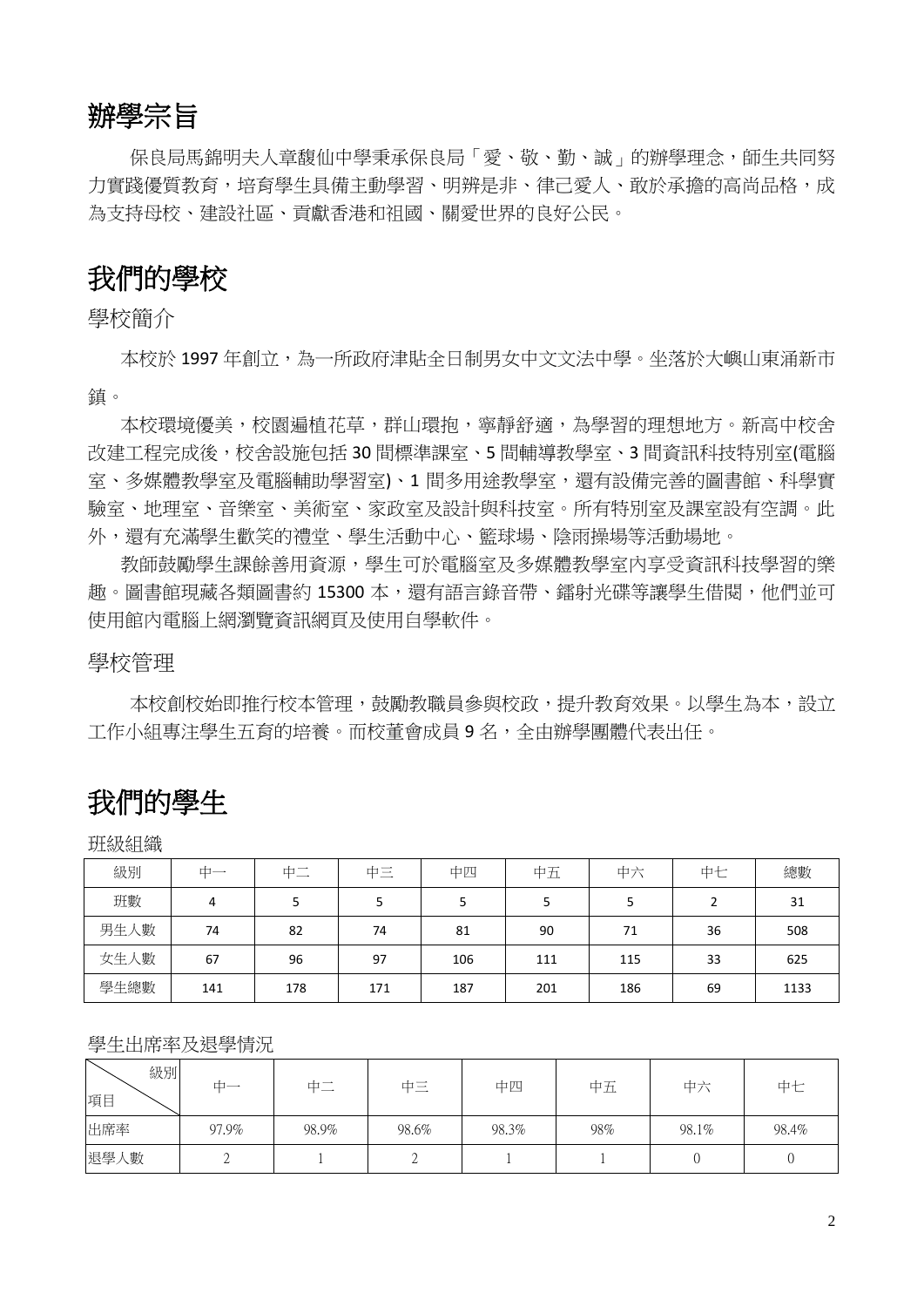

中六畢業生

 $\boxed{2011/12}$ 

中七畢業生



 $\overline{2009/10}$  $\Box$  2010/11  $\Box$  2011/12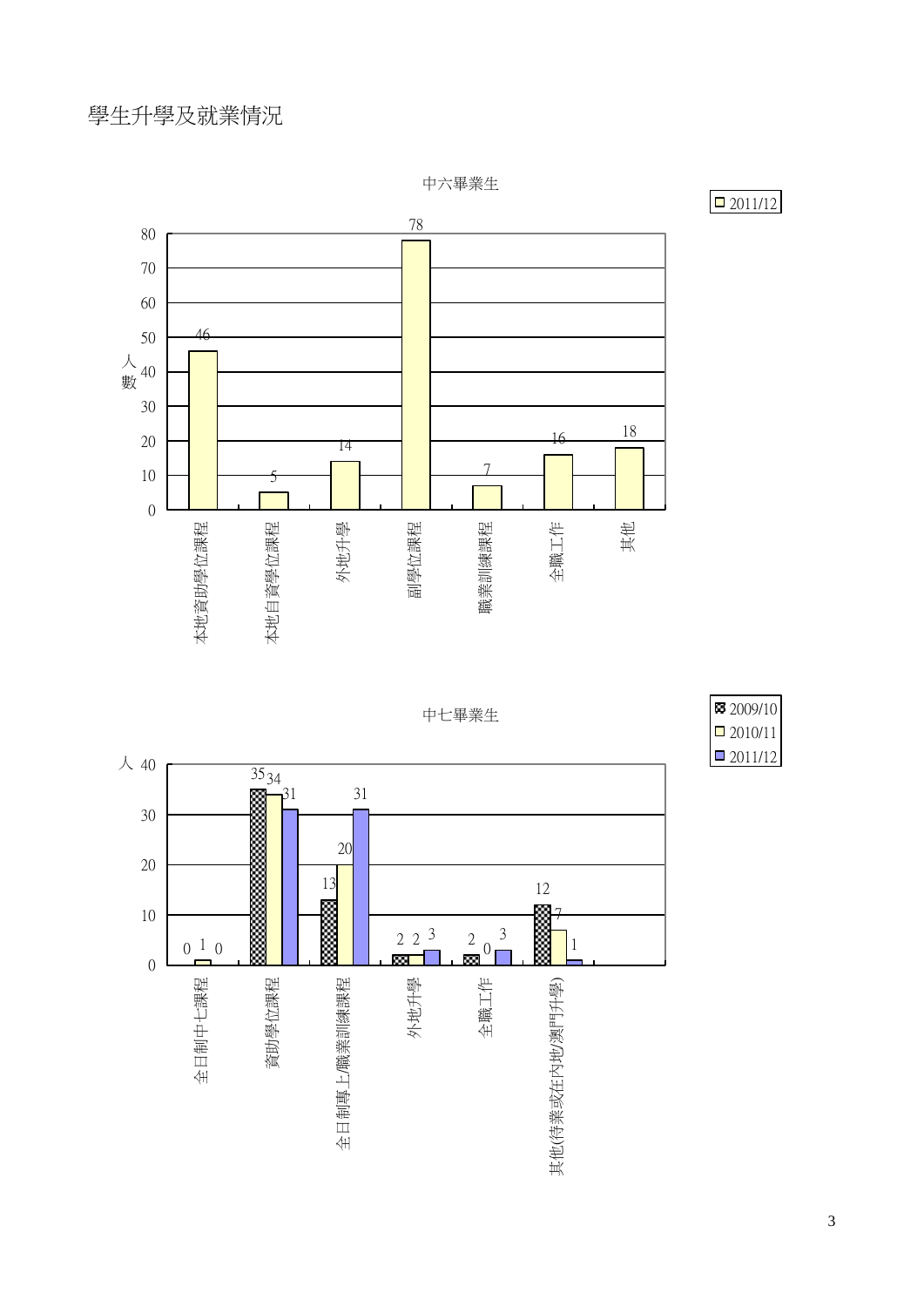# 我們的教師

## 教師資歷

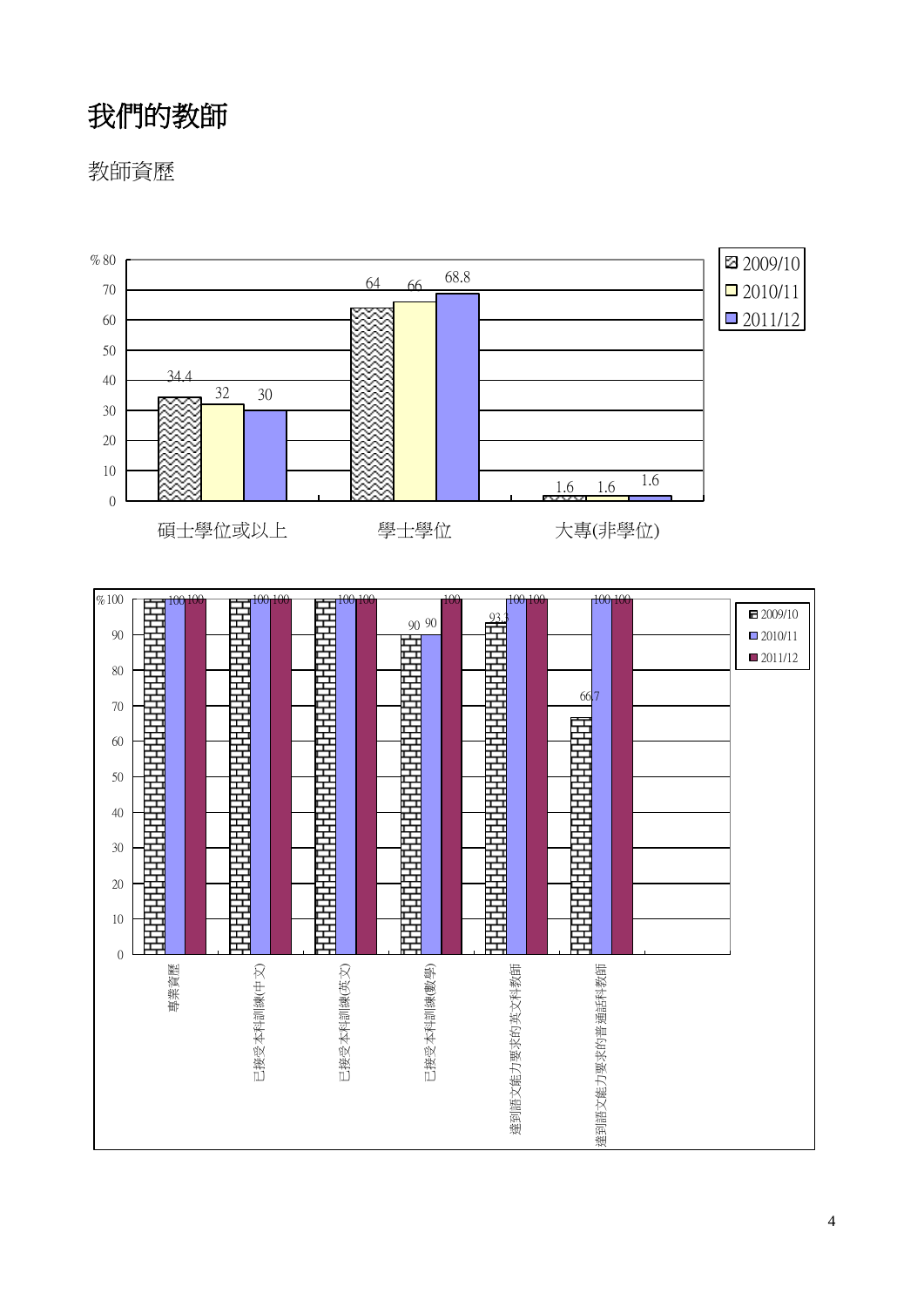### 教學經驗



## 教師專業發展

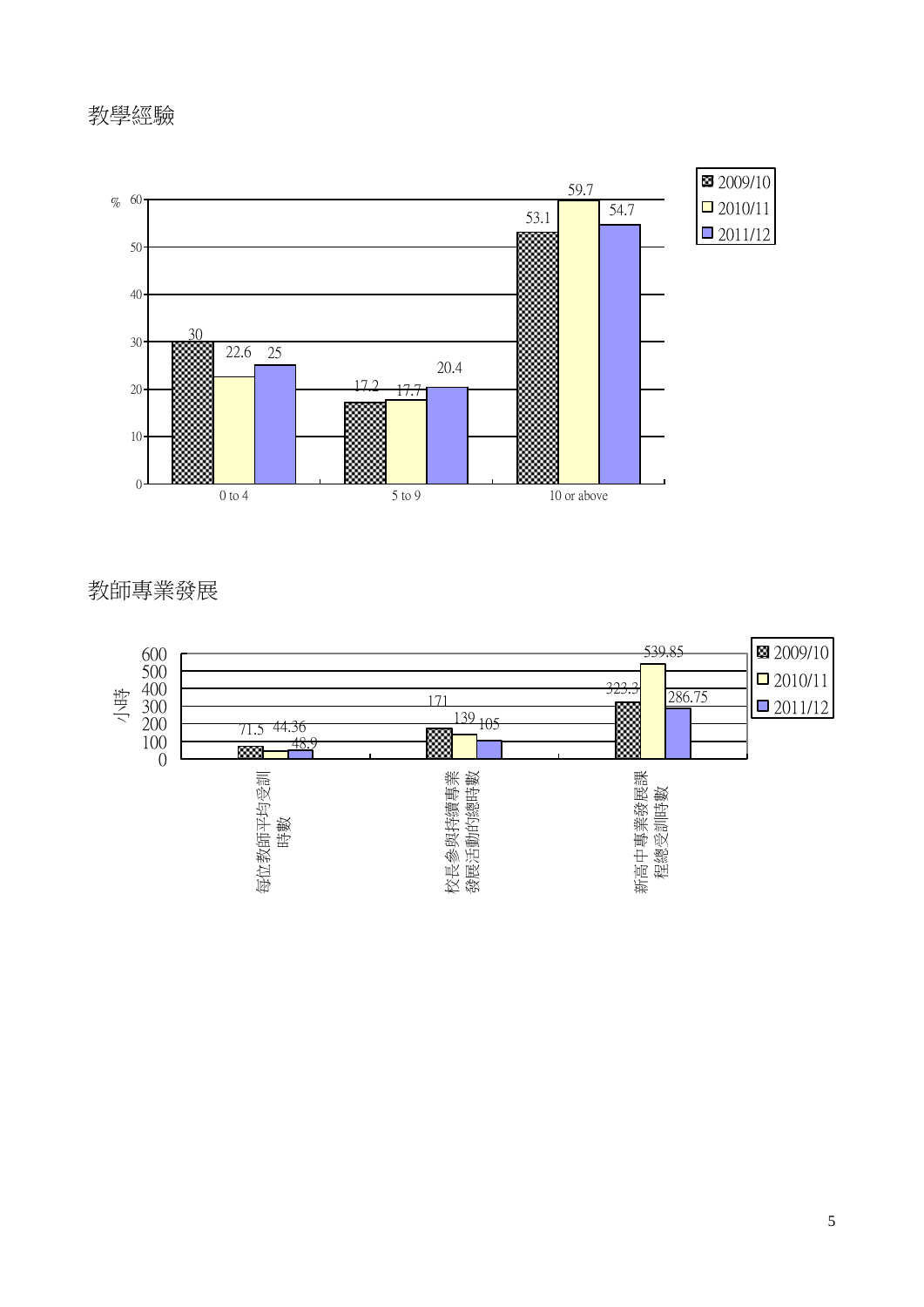# 我們的學與教



為全校或全級學生安排學習活動日的數目(中一至中三)

| 度<br>玍<br>級別 | 2009/10 | 2010/11 | 2011/12 |
|--------------|---------|---------|---------|
|              |         |         |         |
|              | 4.)     | 4.J     | L.J     |
|              |         |         |         |

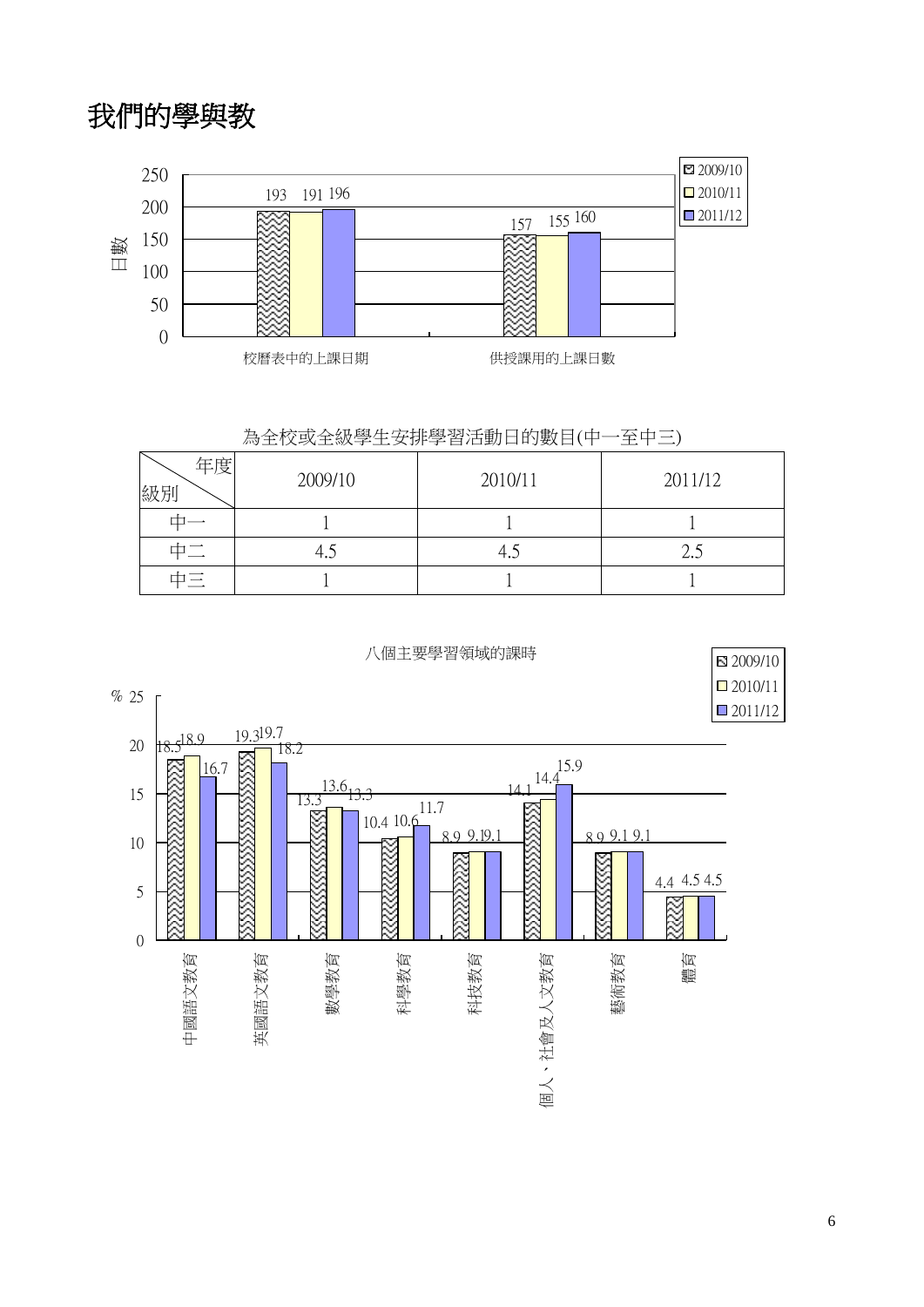# 學生閱讀習慣

### 學生從學校圖書館借用閱讀資料的頻次

|         | 中一至中三  | 中四至中七  |
|---------|--------|--------|
| 每周一次或以上 | 6.05%  | 15.05% |
| 每兩周一次   | 17.14% | 15.23% |
| 每月一次    | 16.94% | 10.60% |
| 每月少於一次  | 45.97% | 31.67% |
| 從不      | 13.91% | 27.44% |

學生從學校圖書館借用閱讀資料總數

| 一至中三 | 中四至中七 |
|------|-------|
| 4371 | 4722  |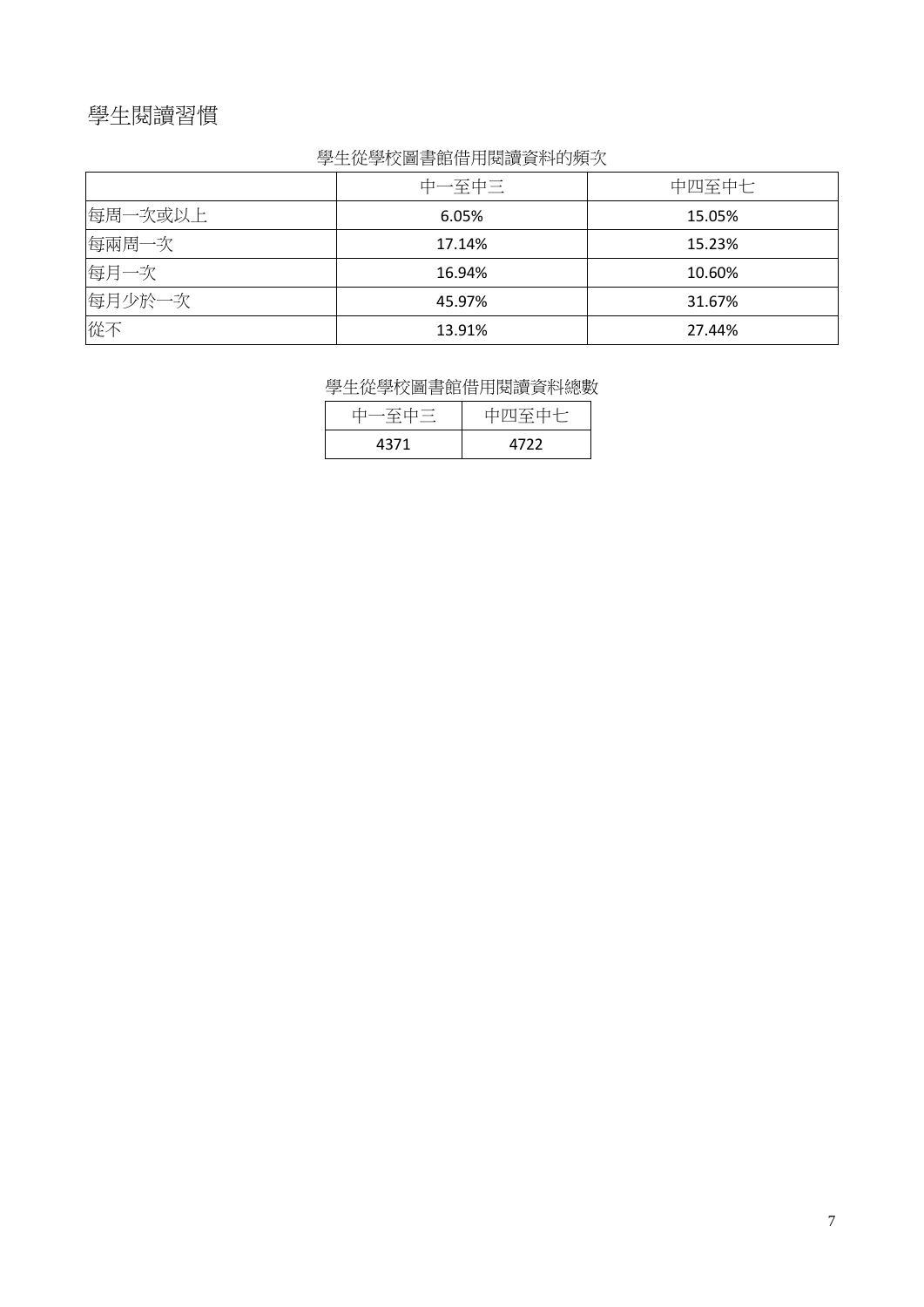# 成就與反思

1. 重點發展項目 - 提升英語水平,落實微調教學語言政策

| 成就                                            |
|-----------------------------------------------|
| 再發展校園英語環境                                     |
| 校内所有主要宣佈(包括校園電視)均以英語進行,其中尤其鼓勵及安排由學生進行宣佈,      |
| 以提供日常運用英語的機會予學生。另外,又安排學生以英語進行主題分享,從而加強        |
| 學生說英語的信心。從觀察所得,學生普遍已習慣是項安排。未來將恆常實施是項安排,       |
| 讓學生可持續於日常中學習及運用英語。                            |
|                                               |
| 不同學科繼續透過於課室、特別室及校園的不同地點張貼英語標語或海報等,營造英語        |
| 環境。而部分學科於學科活動(例如數學合 24 比賽、體育科英語閱讀報告等)中滲入英語    |
| 元素,亦為學生提供了更多的英語環境。                            |
| 成效方面,約7成半的學生認同上述各項加強英語環境的措施有助提升他們的英語聆聽        |
| 能力。此外,有超過 6 成學生表示校園英語環境今他們的英語詞彙有所增長。          |
|                                               |
| 繼續發展及推行跨科英語延展教學活動                             |
| 本年度,下列科目分別與英文科協作推行跨科英語教學活動:                   |
| S1 數學 : 以百分數為題進行跨科合作。從習作評核所得,79%學生透過活動掌握成     |
| 本、定價、售價、折扣、盈虧率及折扣率等學科英語。                      |
| S1 科學 :以觀察生物為題進行跨科合作。從習作評核所得,約 80%進行活動的學生     |
| 掌握學科相關(英語)內容。                                 |
| S2 電腦 : 以軟件應用為題進行跨科合作。從習作評核所得,100%學生能以英語描     |
| 述應用軟件的功能、於指定情境下選取合適的軟件並闡明其原因。                 |
| S3 地理 :以全球增溫為題進行跨科合作。從觀察小組討論及匯報所得,91%學生透      |
| 過活動掌握全球增溫的現況及解決方法。                            |
| S3 綜商 : 以信用卡為題進行跨科合作。 從計算英文作文的合格率所得,92%學生     |
| 透過活動掌握到使用信用卡的優點及缺點                            |
| S3 生物 : 以營養為題進行跨科合作。從上學期考試成績(英文部分)所得,37%學生    |
| 透過活動掌握有關詞語及應用句式。                              |
| 修訂/製作及實施初中雙語教材及評核                             |
| 部分學科運用英語延展課時,於 S1 非彈性班、S2 非彈性班 及 S3 各班適度進行英語教 |
| 學及評估,以加強整體英語環境。參考考試中以英語作答部分的全年平均分,學生在下        |
| 列級別及科目表現較佳,有超過 60%學生達到了及格分數 :                 |
| S1:數學、電腦、科學                                   |
|                                               |

- S2 : 電腦
- S3 : 數學、電腦、地理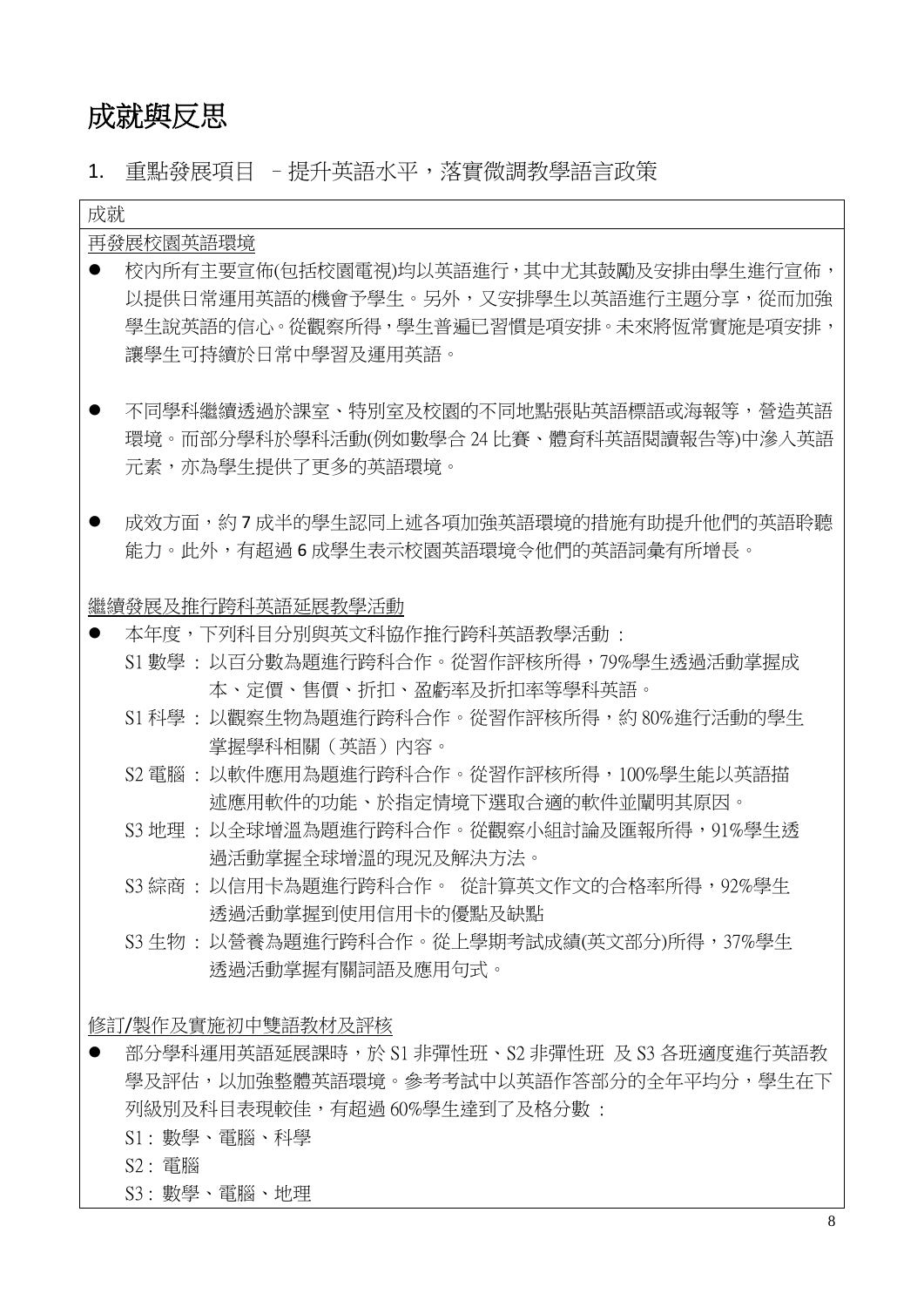● 表現尚可,即超過 40%學生及格的包括: S2 : 數學、科學

S3 : 物理、化學、生物、綜商

反思

### 再發展校園英語環境

● 學科可進一步考慮如何善用英語環境協助學科教學。例如,可張貼一些與學科概念相關 的標貼,以配合學科教學。

繼續發展及推行跨科英語延展教學活動

● 跨科英語延展教學活動的設計原意,在於提供更多英語環境予使用母語學習的學生,並 藉此創造綜合運用英語的平台,讓學生掌握如何運用不同學科學習到的英語。在微調教 學語言政策下,普遍學生以英語學習數學、科學、電腦、地理及綜合商業科,學生獲得 了學習及運用英語平台。從英文科日常教學中觀察,實施微調後,學生於英語寫入中已 普遍運用不同學科學到的英語,跨科英語延展教學活動的目標已達到。因此,繼續實施 教材套的必要性已減低。未來,各學科可因應學科教學目標,決定是否繼續運用及以什 麼形式運用有關教材套。

修訂/製作及實施初中雙語教材及評核

N/A

I. To enhance students' English level for the fine-tuning of MOI policy

|    | Achievements                                                                                                                                                                                                                                                                                                                                                                                                                                                                                                                                                                                                                                                                                                             |  |  |  |  |
|----|--------------------------------------------------------------------------------------------------------------------------------------------------------------------------------------------------------------------------------------------------------------------------------------------------------------------------------------------------------------------------------------------------------------------------------------------------------------------------------------------------------------------------------------------------------------------------------------------------------------------------------------------------------------------------------------------------------------------------|--|--|--|--|
| 1. | Revising the school-based English curriculum to enable students to cope with academic<br>demands<br>Reading and speaking skills for S1 to S6 were incorporated into the school-based curriculum<br>with the elaboration skills covered across the year levels. Reading and speaking exams were<br>revised to test students' more advanced reading skills and spontaneous production of speaking<br>sample respectively. As suggested last year, the S1 and S2 curriculums were revised due to the<br>introduction of EMI classes in S1 and S2. In senior forms, S4 & S5 elective modules on Poems<br>and Songs, Workplace Communication and Short Stories were revised. The S6 curriculum was<br>re-designed by the NET. |  |  |  |  |
| 2. | Developing and implement cross-curricular collaboration in school-based EMI extended<br><u>learning modules</u><br>Cross-curricular modules were designed and applied in collaboration with S1 Mathematics, S1<br>Integrated Science, S2 Computer Literacy, S3 Biology, S3 Integrated Business and S3 Geography.                                                                                                                                                                                                                                                                                                                                                                                                         |  |  |  |  |

3. Enriching English learning environment 78% of the surveyed students agreed or strongly agreed that their listening skills were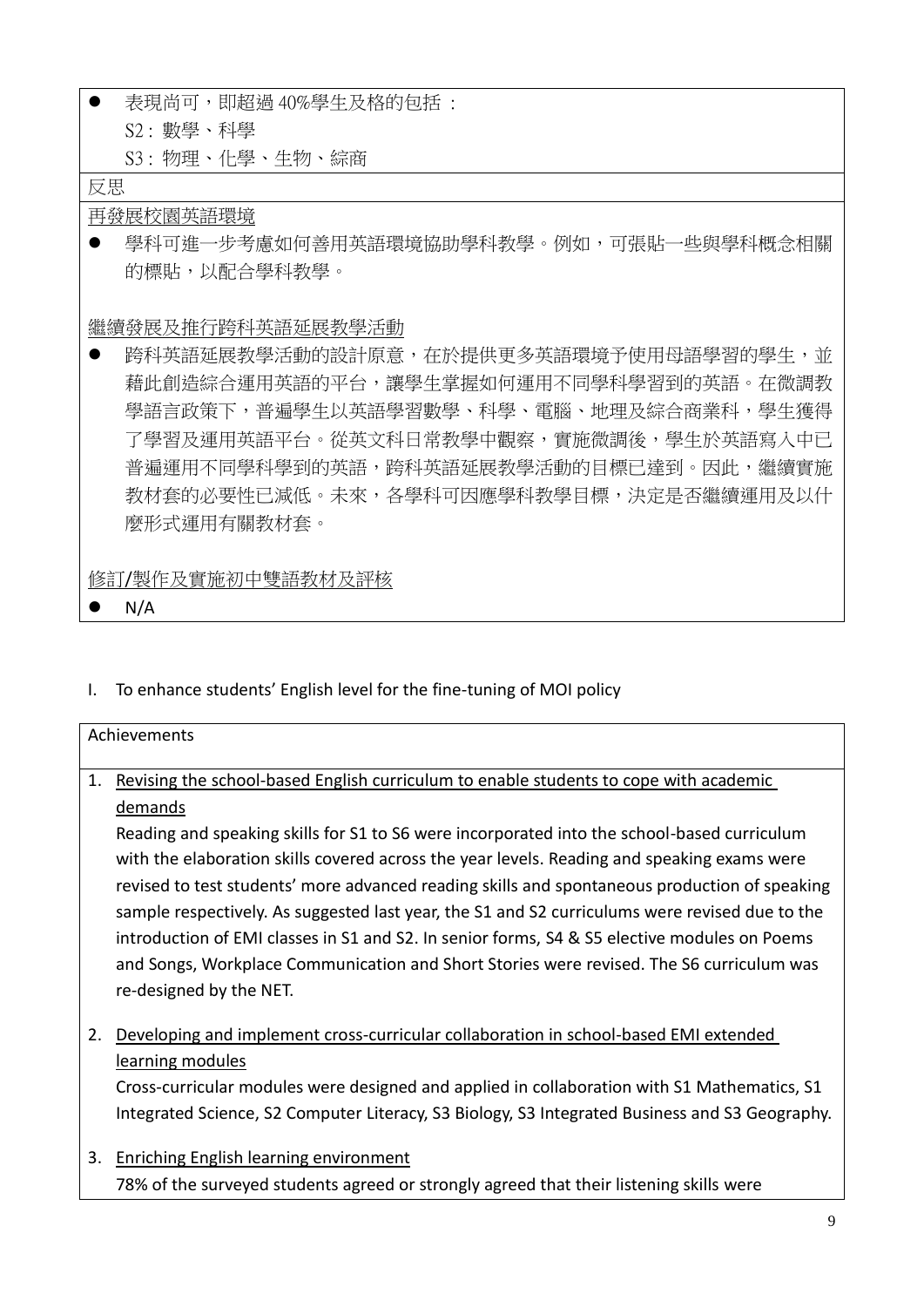enhanced while 65% agreed or strongly agreed that their vocabulary was enriched. 32 students spoke publicly in morning assemblies, and 82% of them gained confidence in speaking publicly. With regard to the print English-rich environment, English posters with catchy phrases were posted on campus. In addition, classroom language cards were placed on S1 students' desks to help to adjust to the English learning environment as soon as possible.

4. Conducting multifarious activities for students

Funded by EES, English Public Speaking Workshops and English Writing Workshops were organized for students as co-curricular activities. In addition, inter-class activities for S1 to S6 and an English Day for the whole school were held to provide students with various experiences in using English outside the classrooms.

5. Organizing teacher training workshops for NSS elective modules

Two sessions of teaching training on Learning English Through Social Issues were provided by English for Asia. Teachers gained more knowledge in how to teach this elective module.

Reflection

- 1. The revised curriculums in various year levels were also found to be appropriate. It is suggested that the adjustment to the junior form curriculum be completed in the coming academic year.
- 2. Elaboration skills were not fully shown in students' works. More needs to be done in this area.
- 3. In view of the increased number of sharing and students involved, focus of public speaking will fall on the quality of the speeches. The use of classroom language posters and inspiring quotes will be continued.
- 4. Students enjoyed the workshops and English Day. Similar activities are to be offered in the coming year.
- 5. Teachers gained confidence in teaching the writing paper after attending the workshops. Teacher training on another elective module will be organized for English teachers.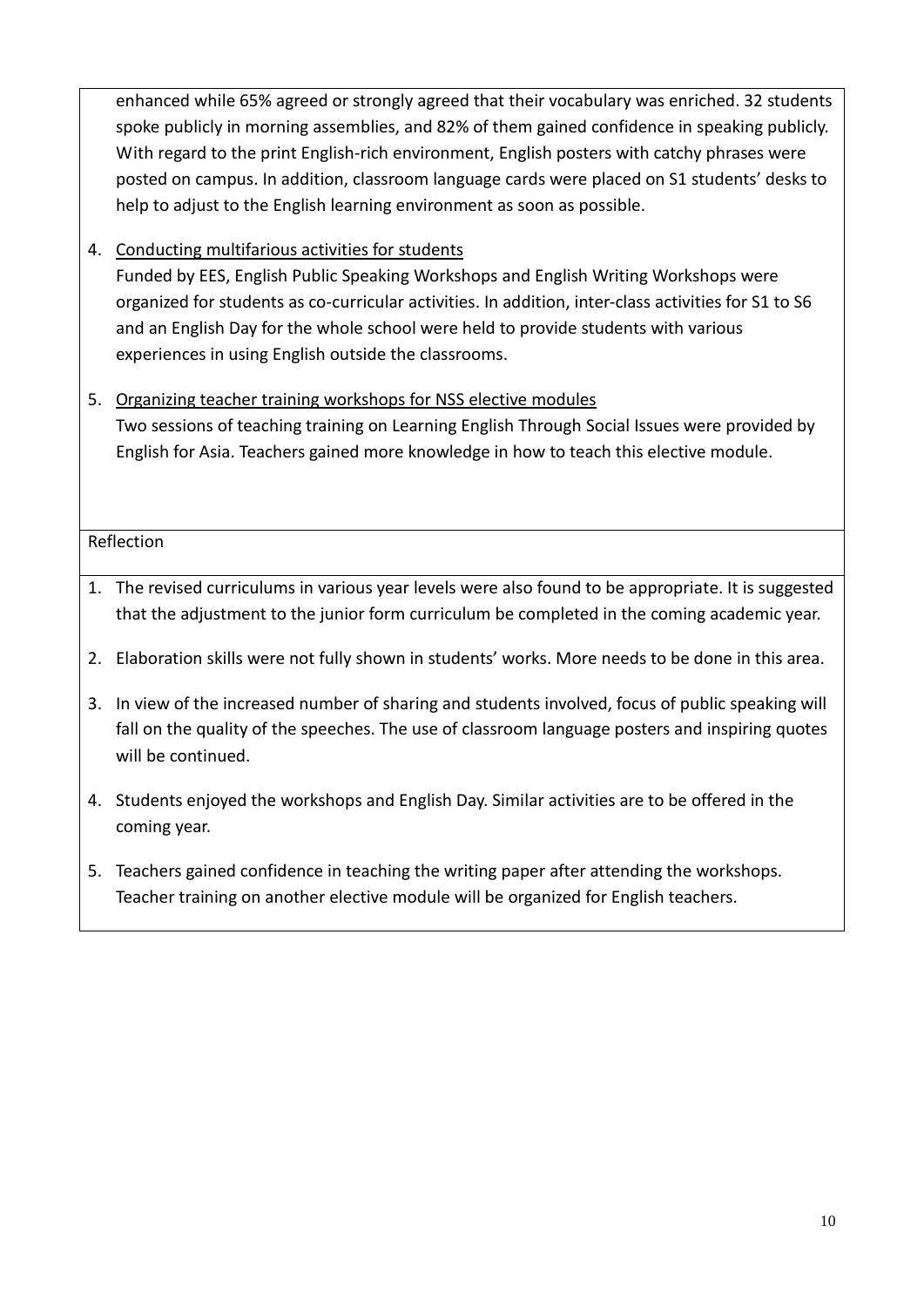2. 重點發展項目 - 诱渦再發展闊讀學習, 攜闊初中學生的視野, 並加強學生

的思維能力

成就

| 以为儿                                                                                       |
|-------------------------------------------------------------------------------------------|
| 再發展及實施閱讀的相關配套(持續獎勵計劃)                                                                     |
| 承去年經驗,本年度閱讀時間重新定位,以提昇學生的閱讀興趣為主要目標。各班按學生<br>學習需要制訂配合目標的閱讀計劃,以營造一個能鼓勵班主任及學科發展閱讀學習的環<br>境。   |
| 對於是次轉變,96.4%初中班主任表示閱讀時間安排有助提升初中學生的閱讀興趣。來年<br>應維持現有做法。而近6成學生表示班本閱讀時間能提升他們的閱讀興趣,反應尚算正<br>面。 |

截至 21/6, 約 73%初中學生完成超過 16 份閱書報告。未達標的學生普遍亦有超過 10 份閱 書報告,整體表現尚算理想。而質素方法,超過 90%學生的閱讀報告質素達合乎標準的水 平。

發展及實施圖書館課程

● 圖書館按 Big 6 資訊技巧設計教材,內容配合歷史與文化科的「資源為本」學習活動, 教學活動於閱讀時間實施,教授中一學生相關知識。

發展以「資源為本」的學科/跨學科主題教學活動

 中一級歷史與文化科透過「秦始皇」為課題,訓練學生搜尋及善用資料的技巧。從習作表 現可見,約 80%學生能掌握搜尋和善用資料的技巧。

反思

再發展及實施閱讀的相關配套 (持續獎勵計劃)

● 只有 40.4%中六及中七學生認同班本閱讀計劃有助提升其閱讀興趣。由非正式訪談所得, 畢業班學生因面對公開試及升學及就業相關工作之龐大壓力,難有心情發展閱讀。因此, 即使引入班本閱讀,亦無助提升閱讀興趣。考慮到學生面對升學及就業抉擇的需要,建議 來年開放閱讀時間,讓班主任於有需要時,抽離個別學生進行各項輔導工作,其他學生則 繼續進行閱讀,以平衡不同學生需要。

發展及實施圖書館課程

N/A

發展以「資源為本」的學科/跨學科主題教學活動

N/A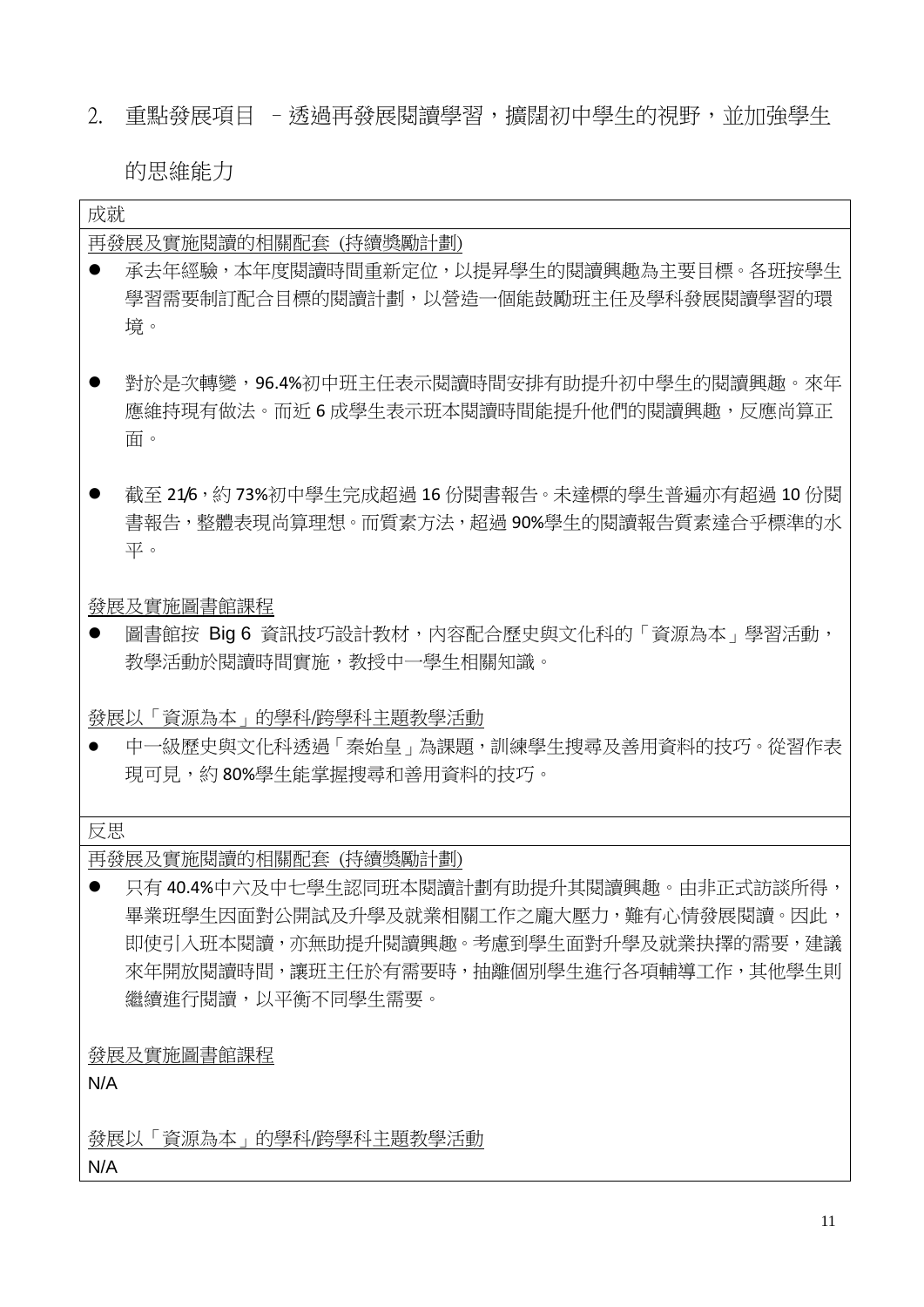3. 重點發展項目 –推行「其他學習經歷」

| 成就                                              |
|-------------------------------------------------|
| 規劃有系統的「藝術發展」學習經歷                                |
| 規劃新高中三年的常規藝術活動,定期於早會時段介紹不同的藝術表演,讓學生認識不同         |
| 類型表演藝術。成效如下:                                    |
| 62%學生認為自己增加了對不同類型表演藝術的認識<br>➤                   |
| 中四學生全年經歷不少於4小時的藝術活動<br>≻                        |
| $\blacktriangleright$<br>中五學生全年出席至少兩次觀賞藝術活動的機會  |
| 中五學生透過親身觀賞藝術活動機會,對表演藝術有更深入的認識。                  |
| <b>汁會服務: 提供義工培訓及製造服務機會</b>                      |
| 九月初由聖公會提供有系統的義工培訓予所有中四學生,另每班由班會籌辦一次服務學          |
| 習。希望透過服務學習,培養學生服務他人的精神。經過全年活動,成效如下:             |
| 76%學生認為自己掌握基本義工服務技巧<br>≻                        |
| $\blacktriangleright$<br>89.4%中四學生已參與 1-5 次服務活動 |
| $\blacktriangleright$<br>79.4%學牛覺得服務學習有意義       |
| $\blacktriangleright$<br>80.7%學牛願意繼續參與服務活動      |
|                                                 |
| 音樂教育:重新制訂及推行初中音樂教育政策                            |
| 已將資源集中培訓中一、二年級的樂器班及高中作重點培訓。                     |
| 透過資源重整,鼓勵學生繼續音樂進修及加入樂團;並已成立管樂團及弦樂團。             |
|                                                 |
| 反思                                              |
| 規劃有系統的「藝術發展」學習經歷                                |
| 學校提供共五次出席表演藝術的機會,中五學生最少出席一次,讓學生有更真實及深刻的         |
| 體會。                                             |
|                                                 |
| 社會服務:提供義工培訓及製造服務機會                              |
| 規劃全校參與服務活動,並由初中開始培養學生服務精神,及有層次、有階段地發展適合         |
| 初中、高中學生的服務活動。                                   |
| 中四全級於九月接受義工技巧訓練。                                |
| 中四及中五學生均有機會參與校外服務活動。                            |
|                                                 |
| 音樂教育:重新制訂及推行初中音樂教育政策                            |
| 資源集中能重點培訓對音樂有興趣的學生,將持續推行此政策並每年檢討。               |
|                                                 |
|                                                 |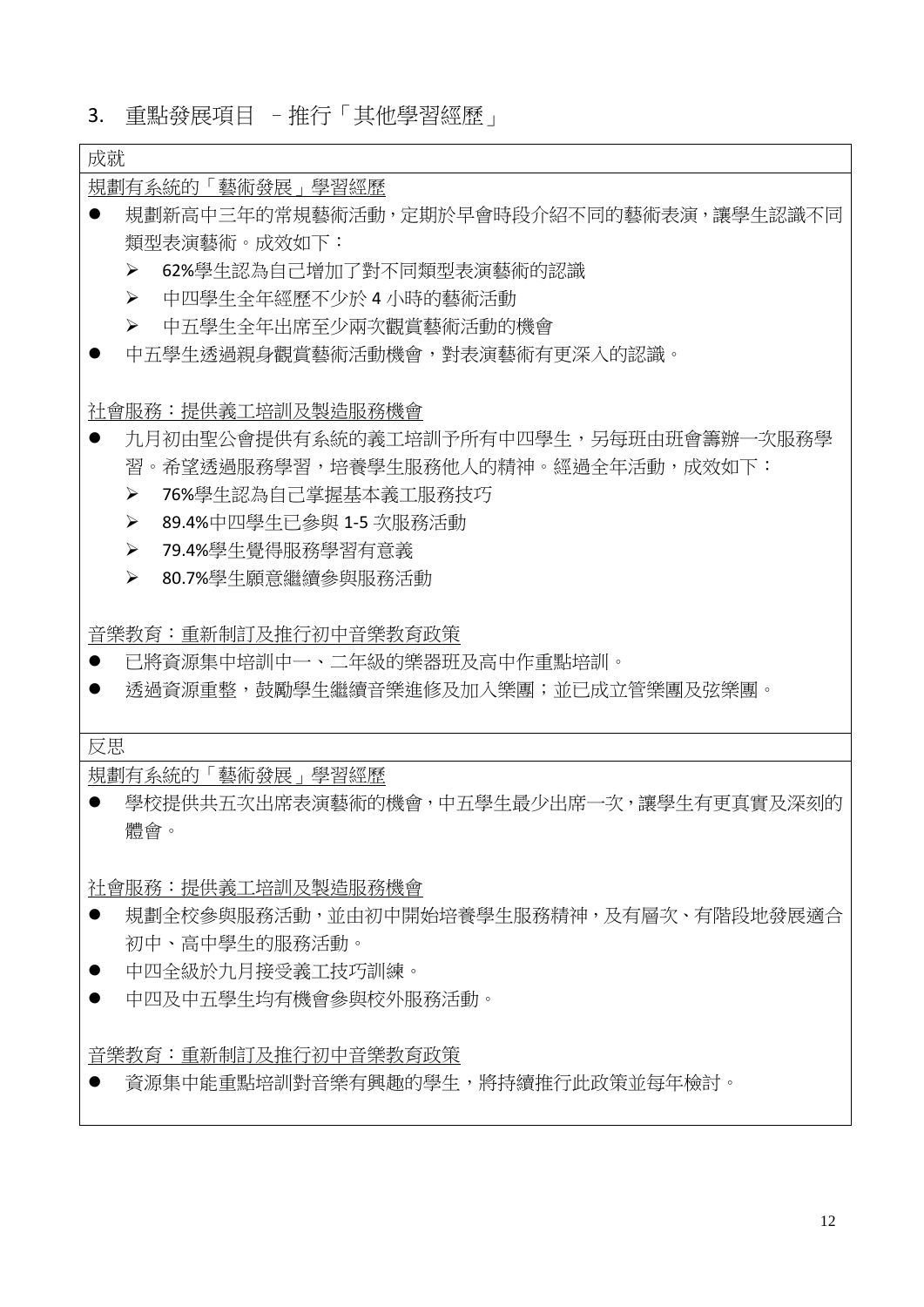III. To provide students with opportunities to enjoy performing arts

#### Achievements

1. Providing students with opportunities to enjoy performing arts An excerpt of a musical entitled "Les Miserables" and notes on appreciating musicals were shown to students through SeeTV.

Reflection

1. The appreciation of Les Miserables this year was more in-depth than that of local student-produced musicals. This can be used again next year.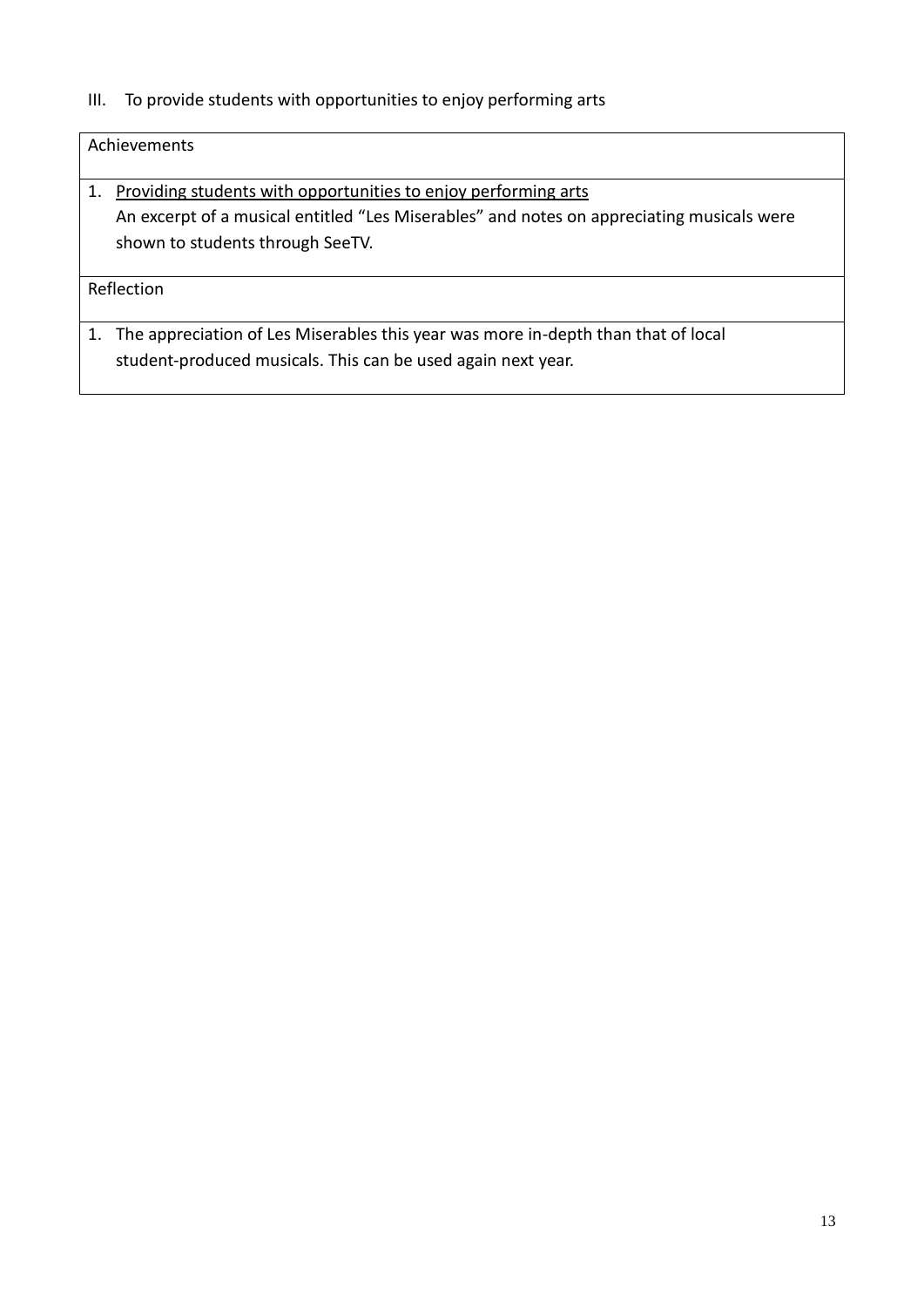財務報告

| 承上結餘 (政府基金及學校基金)               | 收入 \$            | 支出\$         |
|--------------------------------|------------------|--------------|
| I. 政府基金                        |                  |              |
| (1) 營辦開支整筆津貼                   |                  |              |
| (甲) 一般範疇                       |                  |              |
| 行政津貼 (包括額外文員)<br>$\bullet$     | 3,677,411.00     | 2,804,087.49 |
| 非教職員薪酬 (行政主任/文員及工友)            |                  |              |
| 學校及班級津貼                        | 744,277.00       | 1,810,627.69 |
| 日常運作開支 (包括雜用開支、清潔費、郵費、交通費、印刷費、 |                  |              |
| 消耗品、維修保養費用等)                   |                  |              |
| 科目津貼 (不同科目)                    | 238,366.50       | 123,822.80   |
| 科目、功能組別及委員會開支                  |                  |              |
| 校本管理補充津貼                       | 176,366.00       |              |
| 其他津貼 (包括訓練及發展津貼、增補津貼、升降機保養津貼等) | 734,854.40       | 415,687.41   |
|                                | 小結: 5,571,274.90 | 5,154,225.39 |
|                                |                  |              |
| (乙) 特別範疇                       |                  |              |
| 有關學生支援津貼 (包括為新來港學童而設的校本支援計劃)   |                  |              |
| 廣泛閱讀計劃津貼                       |                  |              |
| 有關資訊科技津貼                       |                  |              |
| 創造空間津貼                         | 498,185.00       | 591,117.83   |
| 供推行學校本位輔導及訓育的計劃經費              | 7,639.00         | 1,712.00     |
| 兩位教學助理及一位教師的薪酬,以協助教師預備教具、練習和   |                  |              |
| 協助/負責教學工作,以及分擔教學工作及非專業職務       |                  |              |
| 小結:                            | 505,824.00       | 592,829.83   |
|                                |                  |              |
| (丙) 一般範疇及特別範疇外津貼               |                  |              |
| 家具及設備津貼                        | 490,699.00       | 418,890.54   |
| 其他津貼                           | 2,603,621.26     | 1,669,436.44 |
| 學校津貼 (一般津貼)<br>Π.              |                  |              |
| 堂費<br>●                        | 186,470.00       |              |
| 捐贈 (註)                         | 68,238.24        | 68,238.24    |
| 籌款                             | Τ                | /            |
| 具特定目標的收費 (空調電費)                | 257,513.75       | 119,105.25   |
| 小結:                            | 589,465.00       | 252,965.92   |
|                                |                  |              |
| 11/12 學年完結總盈餘                  |                  | 1,672,536.04 |
|                                |                  |              |

註:有關捐贈金額及用途詳見附件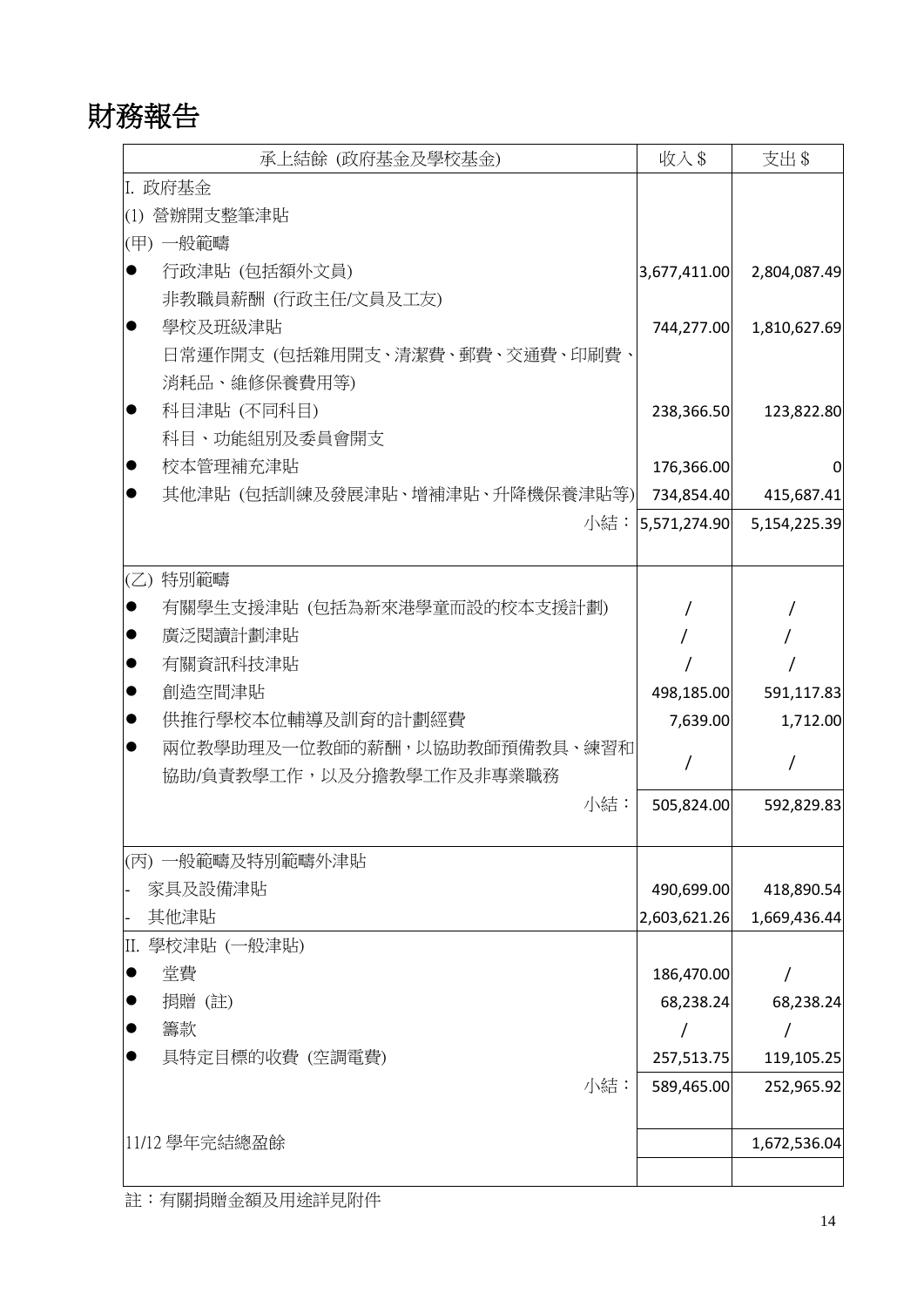2011/2012 成立法團校董會一次過現金津貼實際用途

|          | \$85220.9  |
|----------|------------|
| 購買資產管理軟件 | \$2500     |
| 強積金供款    | \$4925.92  |
| 聘請額外人員   | \$77794.98 |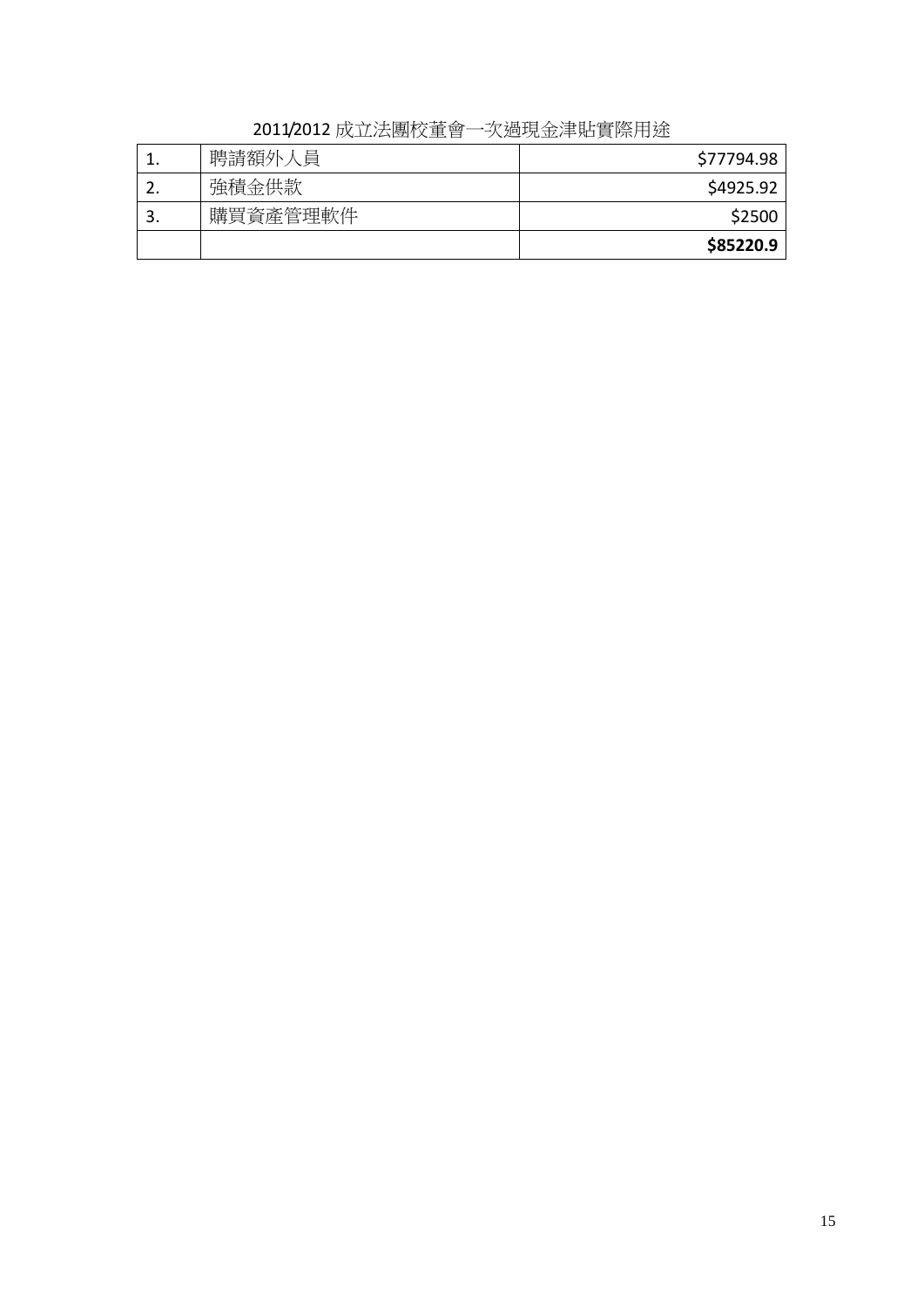學生表現

香港學科(入讀中一前)測驗成績



# 香港高級程度會考成績

|                         | 學校      |       |       | 全港    |                                       |         |
|-------------------------|---------|-------|-------|-------|---------------------------------------|---------|
|                         | 2009/10 |       |       |       | 2010/11   2011/12   2009/10   2010/11 | 2011/12 |
| 考生人數                    | 64      | 64    | 69    |       |                                       |         |
| 考獲大專教育最低入學要求的學 <br>生百分率 | 79.7%   | 79.9% | 66.7% | 47.1% | 46.2%                                 | 46.2%   |

香港中學文憑試成績

|                    | 壆校              | 全港  |
|--------------------|-----------------|-----|
|                    | 2011/12 2011/12 |     |
| 考生人數               | 186             |     |
| 考獲大專教育最低入學要求的學生百分率 | 42%             | 38% |

### 學生參與校際項目和制服團隊的情況

|              | 中一至中三   |         |         | 中四至中七   |         |         |
|--------------|---------|---------|---------|---------|---------|---------|
|              | 2009/10 | 2010/11 | 2011/12 | 2009/10 | 2010/11 | 2011/12 |
| 參與校際活動的學生總數  | 232     | 203     | 352     | 65      |         | 272     |
| 參與制服團隊和社區服務團 |         |         |         |         |         |         |
| 體的學生總數       | 48      | 49      | 22      | 214     | 23      | 409     |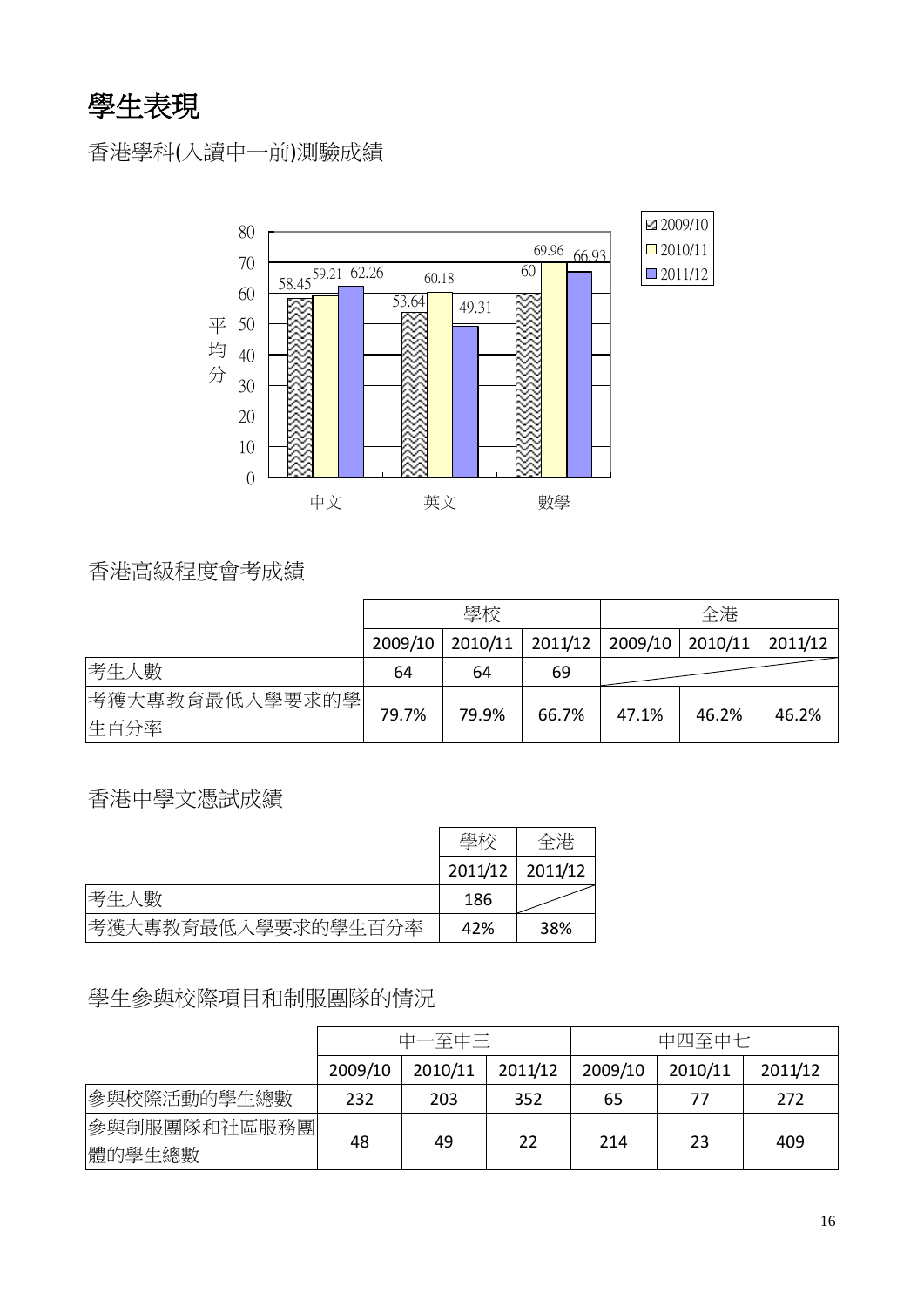# 校際活動獲得的獎項

| 類別 | 比賽/組織名稱             | 獎項詳情                 |
|----|---------------------|----------------------|
| 體育 | 香港學界體育聯會荃灣及離        | 男子甲組 50M 自由泳 冠軍      |
|    | 島區中學分會中學校際游泳        | 男子甲組 50M 蛙泳 亞軍       |
|    | 比賽                  | 男子乙組 50M 蛙泳 冠軍       |
|    |                     | 男子乙組 100M 蛙泳 季軍      |
|    |                     | 男子乙組 50M 蝶泳 冠軍       |
|    |                     | 男子乙組 100M 自由泳 季軍     |
|    |                     | 男子乙組 4x50M 自由接力 季軍   |
|    |                     | 男子丙組 4x50M 四式接力 冠軍   |
|    |                     | 男子丙組團體 亞軍            |
|    | 離島區分齡泳賽             | 男子青少年組 C1 50 米自由式 季軍 |
|    |                     | 男子青少年組 C1 50 米蛙泳 亞軍  |
|    |                     | 男子青少年組 C1 100 米蛙泳 季軍 |
|    |                     | 男子青少年組 C1 200 米背泳 季軍 |
|    |                     | 男子青少年組 C1 100 背泳 亞軍  |
|    |                     | 男子青少年組 C1 50 米蝶泳 季軍  |
|    | 香港學界體育聯會荃灣及離        | 男子甲組個人季軍及團體 殿軍       |
|    | 島區中學分會中學校際越野        | 男子乙組團體 季軍            |
|    | 賽                   | 男子乙組個人冠軍及團體 季軍       |
|    |                     | 男子丙組個人亞軍及團體 殿軍       |
|    | 香港學界體育聯會荃灣及離        | 女子甲組手球 亞軍            |
|    | 島區中學分會中學校際手球        |                      |
|    | 比賽                  |                      |
|    | 香港學界體育聯會荃灣及離        | 男子甲組 5000M 冠軍        |
|    | 島區中學校際田徑比賽          | 男子乙組 3000M 冠軍        |
|    |                     | 女子丙組跳遠 季軍            |
|    | Nike 香港 5 人足球賽 2012 | 男子 14 歲以下組別 殿軍       |
|    | 香港學界體育聯會荃灣及離        | 女子甲組籃球 季軍            |
|    | 島區中學分會中學校際籃球        |                      |
|    | 比賽                  |                      |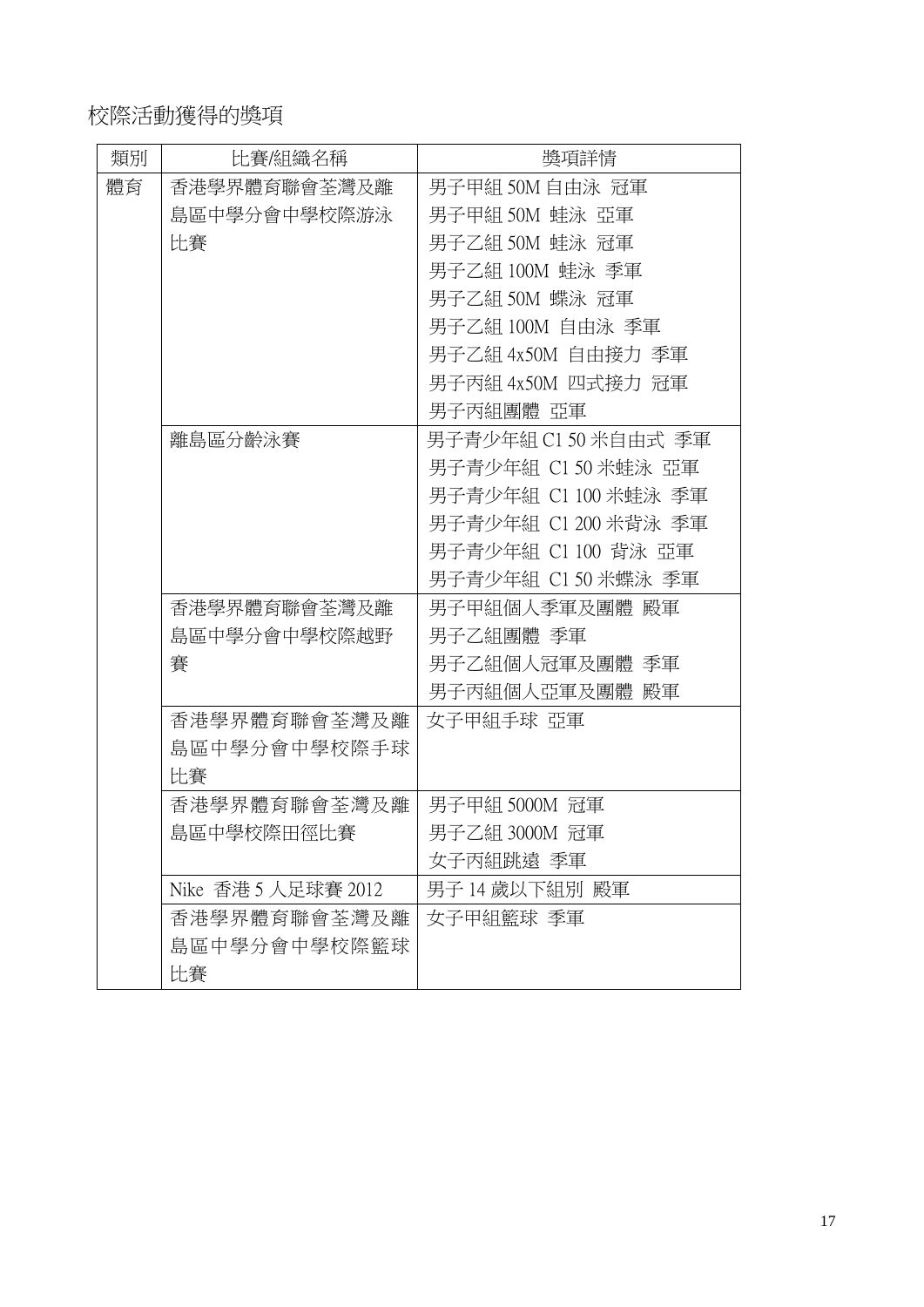| 類別 | 比賽/組織名稱                   | 獎項詳情              |
|----|---------------------------|-------------------|
| 學術 | 第十二屆世界華人學生作文比 二等獎、三等獎、優秀獎 |                   |
|    | 賽(香港分賽區)                  |                   |
|    | 2011-2012 中國中學生作文大賽       | 銀獎、優異獎            |
|    | 第十二屆華人少年作文比賽              | 一等獎、二等獎、三等獎       |
|    | 第十四屆全港中小學普通話演             | 優異星獎、優異獎、良好獎      |
|    | 講比賽 2012                  |                   |
|    | 香港學校朗誦節(中文)               | 集誦季軍              |
|    | 香港學校朗誦節(英文)               | 個人獨誦非公開男子組亞軍、季軍   |
|    |                           | 個人獨誦非公開女子組冠軍      |
|    | 香港數學競賽                    | 二等獎               |
|    | 香港青少年數學精英選拔賽              | 二等獎               |
|    | 2012 港澳數學奧林匹克公開賽          | 金獎、銅獎             |
|    | 《港澳盃 HKMO Open》暨亞洲        |                   |
|    | 國際數學奧林匹克公開選拔賽             |                   |
|    | 「華夏盃」全國數學奧林匹克             | 二等獎、三等獎           |
|    | 初賽 2012(香港賽區)             |                   |
|    | 第 14 屆香港機械奧運會             | 手搖發電獨木舟比賽冠軍       |
|    | 第6屆創協盃 2011               | 超級軌跡賽(高級組)三等獎     |
|    | 2012 物理奧林匹克               | 二等獎、三等獎           |
| 視藝 | 第二十八屆中國日本國際書畫             | 金獎                |
|    | 大賽                        |                   |
|    | 今年聖誕搞乜樹-聖誕樹設計比            | 入圍獎               |
|    | 賽                         |                   |
|    | 游泳池與社區發展繪畫比賽              | 公開組亞軍、季軍          |
| 戲劇 | 香港學校戲劇節                   | 傑出劇本獎             |
|    |                           | 傑出導演獎             |
|    |                           | 傑出男演員獎            |
|    |                           | 三項傑出女演員獎          |
|    |                           | 傑出舞台效果獎           |
|    |                           | 傑出合作獎             |
|    |                           | 傑出整體演出獎           |
| 音樂 | 第 64 屆校際音樂節               | 長笛獨奏(公開組)冠軍、通利琴行盃 |
|    |                           | コ琴獨奏(初級組)季軍       |
|    | 達文西深港青少年鋼琴<br>2011        | 公開賽鋼琴獨奏(四級)第一名    |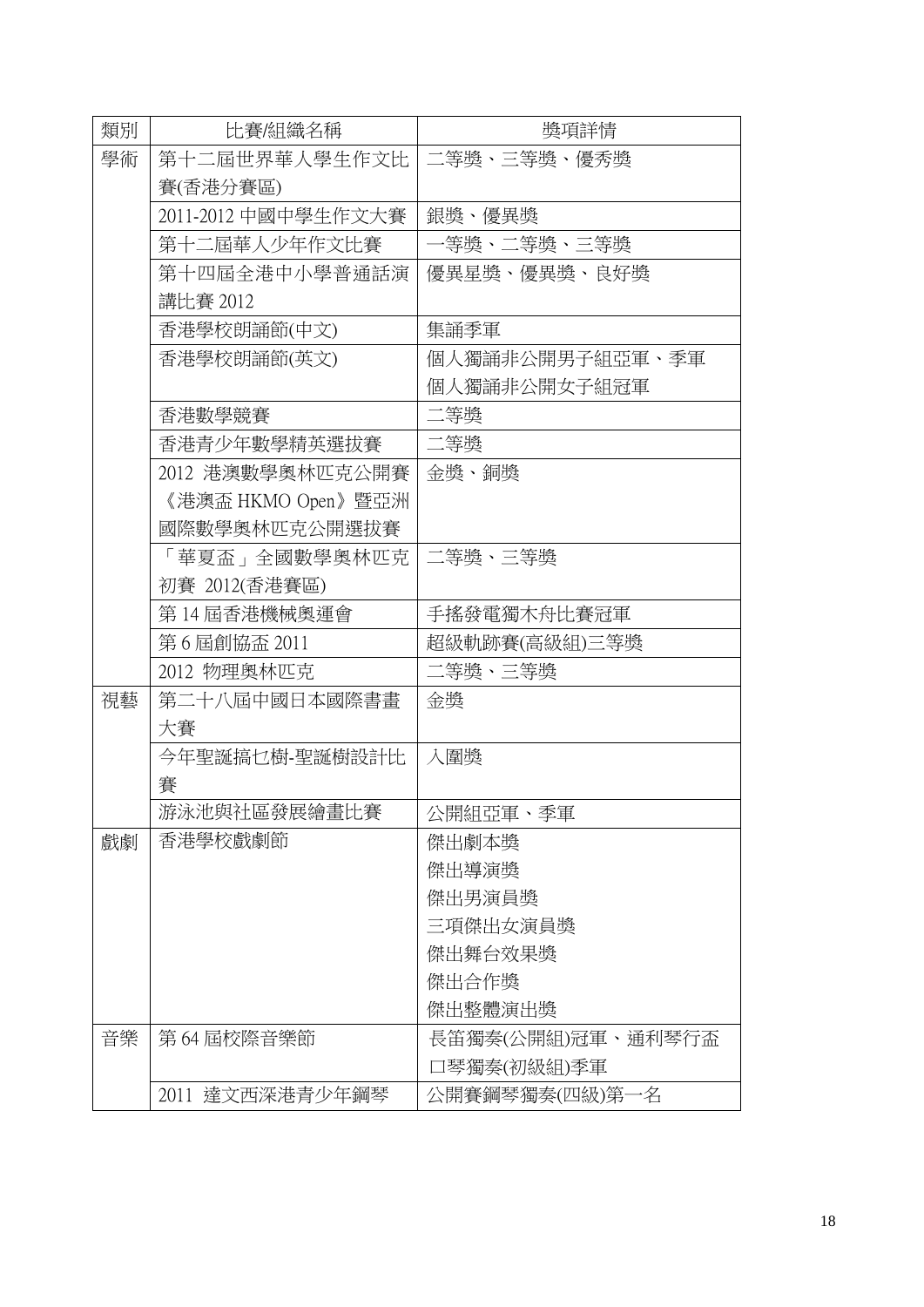## 學校未來發展計劃的關注事項(2012 – 2015)

- 1. 發展生涯規劃課程,協助學生將事業/學業抱負與全人發展及終身學習聯結
	- (a) 初中課程 : 設計、推行及優化初中生涯規劃課程
	- (b) 高中課程 : 系統化高中生涯規劃課程,優化整體成效
	- (c) 重點優化個別生涯規劃教學活動(S3 S6)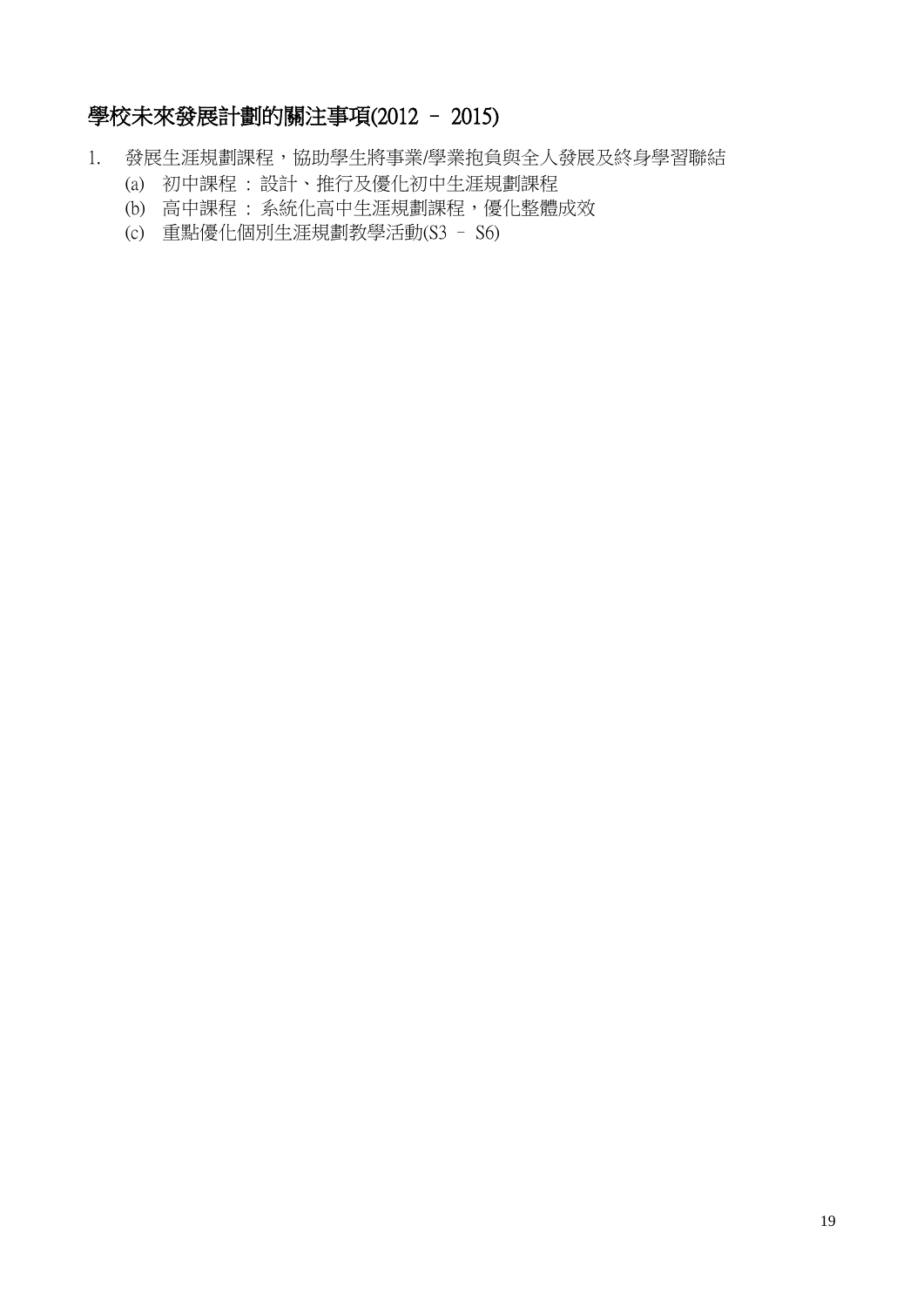### 保良局馬錦明夫人章馥仙中學 2011/2012 年度學校發展津貼(CEG)報告

| 主要工作計劃項目及工作内容                            | 成效評估                                                                                                                         | 未能完成項目                                                                                                                                                                                              | 2012/2013 年度新增/改善<br>計劃項目     |
|------------------------------------------|------------------------------------------------------------------------------------------------------------------------------|-----------------------------------------------------------------------------------------------------------------------------------------------------------------------------------------------------|-------------------------------|
| 安排聘請助教(上、下學期考 未有實施有關計劃<br>試)             |                                                                                                                              | 在招聘上主要聯絡以往曾 考慮從不同渠道(例如藉<br>受聘的舊生(未收到非本校   校友會), 增加可招聘的<br>人士/非舊生之申請)。由於 人力資源<br>大部份為大專學生,因需<br>要配合大專的課程及考<br>試,很多未能較早確定可<br>幫忙的日子;另部份已受<br>聘於本校其他組別兼職時<br>薪助教。所以及早招聘及<br>完成招聘程序(包括查閱性<br>罪行紀錄)出現困難。 |                               |
| 全級舉行4日3夜的紀律及領 善紀律及領袖才能<br>袖訓練營。          | 購買校外訓練營服務,為中四 89%班主任認為訓練營有助學生改<br>89%參與教師認為訓練營令參與學<br>生達至以下目標:<br>(1) 明白紀律重要性及集隊要求<br>(2) 建立團隊<br>(3) 解難能力<br>(4) 提高師生建立良好關係 | N/A                                                                                                                                                                                                 | N/A                           |
| 中一學生提供 2 天紀律訓練日 增進以下各方面:<br>營及為其家長舉辦一次講座 | 購買校外服務,為 12-13 年度 100%中一班主任認為訓練營有助<br>a. 建立基本紀律<br>學習團隊合作精神<br>b.<br>提升自信<br>c.<br>發掘領導才能<br>d.<br>改善溝通技巧<br>e.              | N/A                                                                                                                                                                                                 | N/A                           |
| 班及專業導師。                                  | 購買校外活動服務,包括訓練   90%教師認為購買校外活動服務令<br>參與學生達至以下目標<br>1. 提供多元化活動,發展學生不同<br>潛能<br>2. 學生懂得善用閒暇<br>3. 教師有更多空間關顧學生及處<br>理教學工作        | N/A                                                                                                                                                                                                 | 繼續購買校外活動服<br>務,聘請訓練班及專業導<br>師 |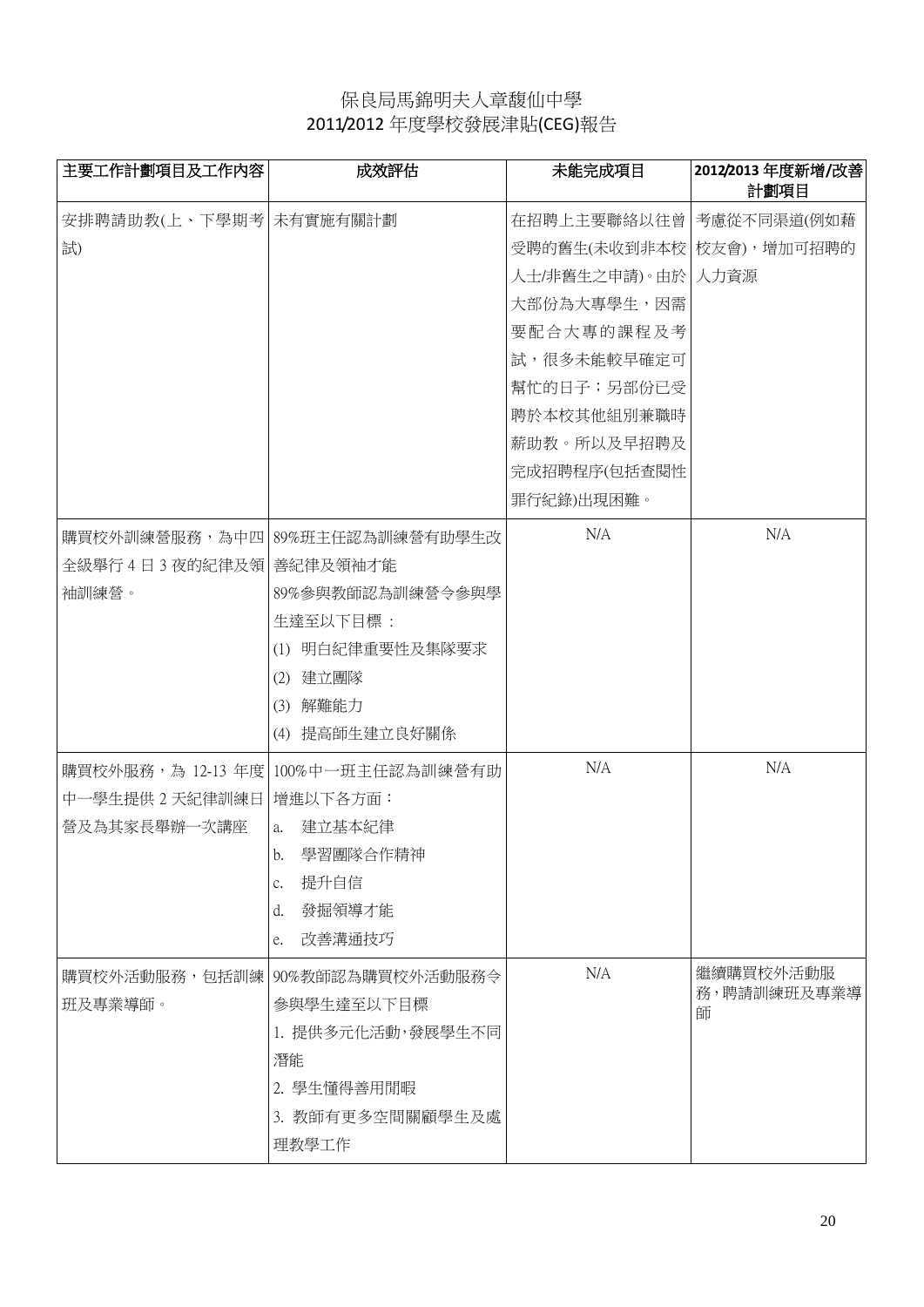| 主要工作計劃項目及工作內容  成效評估                        |                                                                                                                                                                                      | 未能完成項目 | 2012/2013 年度新增/改善<br>計劃項目          |
|--------------------------------------------|--------------------------------------------------------------------------------------------------------------------------------------------------------------------------------------|--------|------------------------------------|
| 海外服務活動之旅                                   | 100%參與教師及學生均認為本年<br>度泰北服務活動達至以下目標:<br>擴闊學生視野,培養學生成世<br>a.<br>界公民<br>學生能善用學校長假期作另<br>b.<br>類學習<br>學生認為海外服務有意義<br>c.                                                                   | N/A    | 安排另一次海外服務活動<br>之旅                  |
| 購買到校教師急救訓練課程。                              | 88.9%修讀課程的老師考獲急救資<br>格                                                                                                                                                               | N/A    | N/A                                |
| 聘請導師教授朗誦班/演講班                              | 朗誦班導師具經驗,能提點學生,<br>教師參與其中,亦有進益。本年度<br>獲個人獎項的同學較往年多(一亞<br>一季)<br>惟每次訓練學生略多,導師不及照<br>顧所有學生<br>下學期配合校外演講比賽舉辦演<br>講技巧班,有助提升學生學習動機<br>及演講技巧。惟演講比賽限制出賽<br>人數,不是所有學生都有機會出<br>賽。四名參賽學生,三名獲獎狀 | N/A    | 建議增加朗誦班節數(每<br>周兩次,減少師生比例)         |
| 聘請導師教授創作班                                  | 學生投入活動,能培養學生,提升<br>創作積極性<br>學期終出版文集,參與學生文稿具<br>創意                                                                                                                                    | N/A    | 繼續推行,建立校本創作<br>平台,鼓勵更多學生參與<br>文學創作 |
| 聘請理科助理(兼職)一名,協 1. 已完成指定的工作<br>助理科教師編製新高中教材 | 2.100%相關理科教師認為此計劃<br>能有助編製新高中教材及讓教<br>師有更多空間專注發展新高中<br>通識課程                                                                                                                          | N/A    | N/A                                |
| 旅款活動(澳門兩日一夜文化 已完成<br>考察團)                  | 70%相關參與組別完成一份考察報<br>告 / 小冊子 / 宣傳單張                                                                                                                                                   | N/A    | 學生可就個別有興趣的範<br>疇自訂題目               |
| 旅款活動(酒店參觀)                                 | 已完成<br>70%相關參與組別完成一次口頭報<br>告                                                                                                                                                         | N/A    | N/A                                |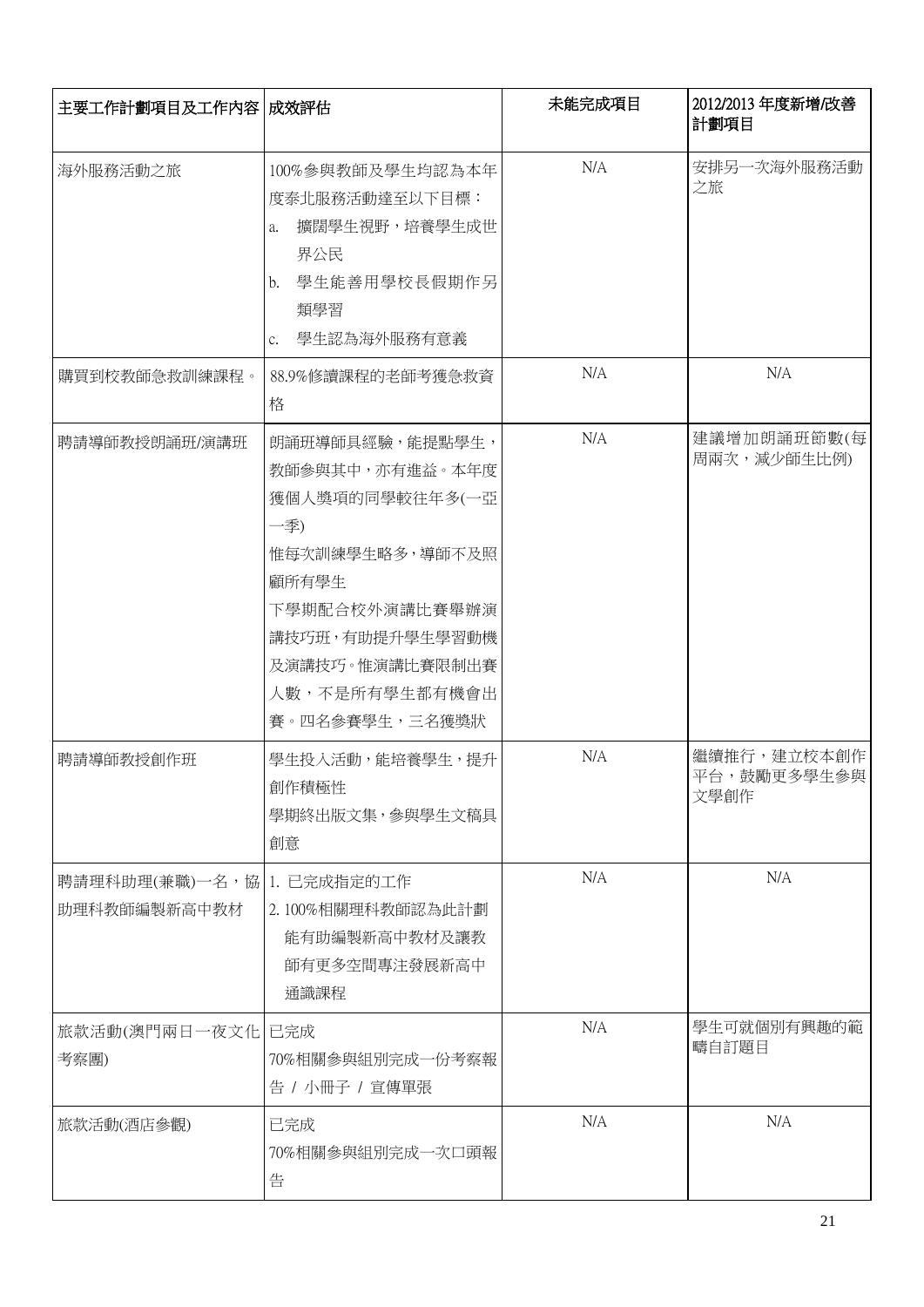| 主要工作計劃項目及工作内容                                                            | 成效評估                                                                                                                                         | 未能完成項目 | 2012/2013 年度新增/改善<br>計劃項目                                                      |
|--------------------------------------------------------------------------|----------------------------------------------------------------------------------------------------------------------------------------------|--------|--------------------------------------------------------------------------------|
| 視藝科助理(晚間助理)                                                              | 1. 平均每次使用人數為10人<br>2. 每位高中視藝學生(中五至中<br>七)均有多於五次的使用率<br>3. 中五及中六生 80%参與過助理<br>舉辦的電腦設計應用工作坊<br>4.100%學生認同助理能協助他們<br>於作品集的創作、意念建構及提<br>供適當的參考資料 | N/A    | 協助舉辦不同類型的創作<br>工作坊                                                             |
| 師英語教學能力                                                                  | 購買支援服務,提升非語文教   100%參與教師修畢 ILLIPS 課程,<br>並獲相關課程之證書                                                                                           | N/A    | N/A                                                                            |
| 發展校友中樂團及協助中樂團<br>及樂器班運作,減輕音樂老師<br>工作量                                    | 聘用音樂科助理(兼職),協助 1. 校友中樂團漸見雛型,但已畢業<br>的校友只有三位。其餘均為本年<br>中六及中七將畢業之同學<br>2. 音樂科老師工作量有效紓緩<br>3. 成功創立口琴樂團                                          | N/A    | 繼續聘請助理協助音樂科<br>及校友中樂團發展                                                        |
| 的:<br>所有中一學生均能掌握<br>1.<br>基本牧笛演奏技巧<br>2.<br>延續小學牧笛教學課程<br>發掘新牧笛團團員<br>3. | 聘用專業牧笛導師,達以下目 1. 成功創立牧笛樂團,成員達三十<br>餘人,更獲校際牧笛樂團比賽-<br>新界西亞軍<br>2. 所有中一學生均能掌握基本牧<br>笛技巧                                                        | N/A    | 來年可暫停聘請牧笛導<br>師,先觀察牧笛樂團發展<br>再考慮下一步行動,並改<br>作聘請合唱及弦樂團助<br>理,集中改善合唱團及弦<br>樂團之質素 |
| 師準備教材(例如把教材放 視障學生學習<br>大、剪貼) 及放大試卷,以幫<br>助視障學生有效學習,及減輕<br>各科任老師的工作量      | SEN 助理文員(兼職),協助教   能支援老師的教材預備工作,協助                                                                                                           | N/A    | 在九月開學前/學期初,幫<br>忙放大工作紙,讓視障同<br>學早些得到課程資料,方<br>便學生學習                            |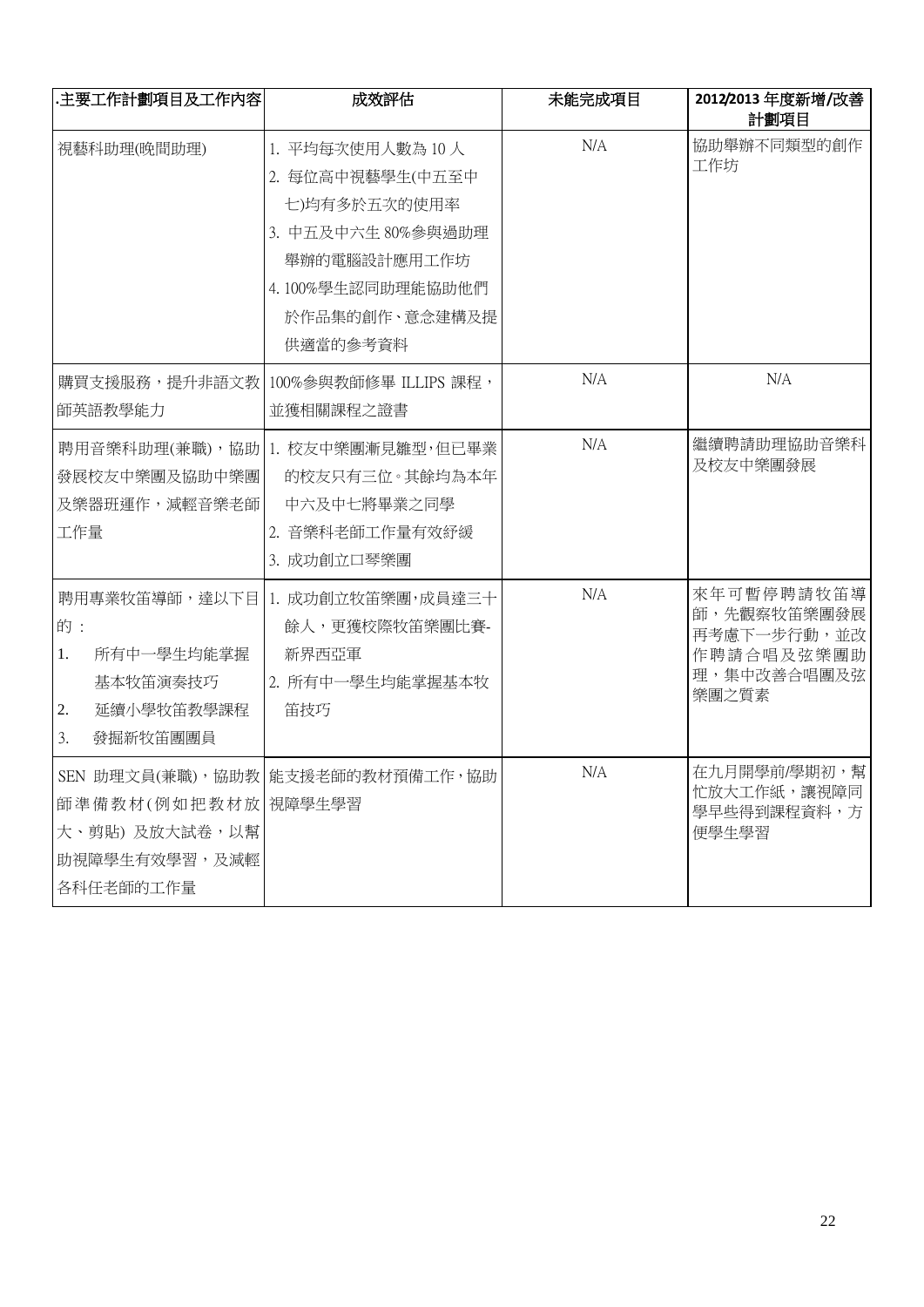### 保良局馬錦明夫人章馥仙中學 2011-2012 年度 加強高中課程支援津貼(ESSCSG)報告

| 主要工作計劃項目及工作                       | 成效評估                                                                                                                                                                                                                                                                                                                                                                                                                                                                                                                                                                                                                                                                                                       | 未能完成項目      | 2011/12 年度新增/改 |
|-----------------------------------|------------------------------------------------------------------------------------------------------------------------------------------------------------------------------------------------------------------------------------------------------------------------------------------------------------------------------------------------------------------------------------------------------------------------------------------------------------------------------------------------------------------------------------------------------------------------------------------------------------------------------------------------------------------------------------------------------------|-------------|----------------|
| 內容                                |                                                                                                                                                                                                                                                                                                                                                                                                                                                                                                                                                                                                                                                                                                            | (請列明未能完成原因) | 善計劃項目          |
| there<br>that<br>SO.<br>diversity | An Additional English teacher :   Co-teaching was conducted in 5A.<br>To take up 3 junior form classes $ 4A$ was split into two classes to<br>will be cater for learner<br>diversity.<br>co-teaching/split class in senior Comparing the two exams in<br>forms to better cater for learner $2011-12$ , 5A and 4A respectively<br>showed a 3% and a 5% increase in<br>the number of students who scored<br>40 or above in comparison to the<br>dropping number in overall S5 and<br>S4 results. In addition, the numbers<br>of students who scored less than 20<br>also dropped by 3% for each class.<br>All 5A and 4A teachers agreed that<br>the practice helped better cater for<br>students' diversity. | N/A         | N/A            |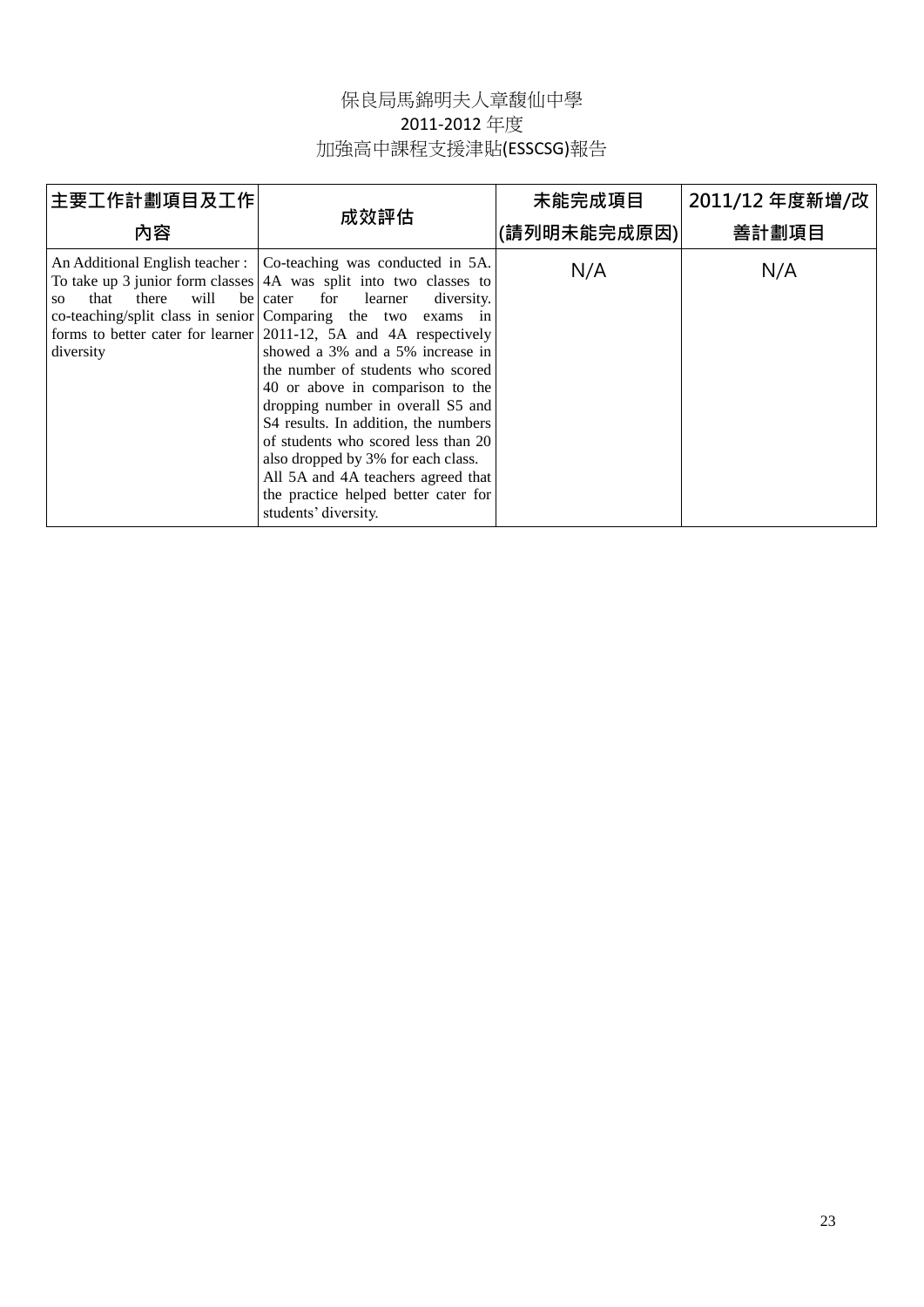### Po Leung Kuk Mrs. Ma Kam Ming-Cheung Fook Sien College Report on Refined English Enhancement Scheme 2011/2012

| Plan and Content                                                                                                                                                                                                                                                                                                                                                                                                                                                                                                                                                                                                                                          | Evaluation                                                                                                                                                                                                                                                                                     | Incomplete Items                                                                                                                                                                                                                       | New Items/Revised<br>Items 2012/13                                                                                                                                                                                                                                                                                                                                                                                                                                                                                                              |
|-----------------------------------------------------------------------------------------------------------------------------------------------------------------------------------------------------------------------------------------------------------------------------------------------------------------------------------------------------------------------------------------------------------------------------------------------------------------------------------------------------------------------------------------------------------------------------------------------------------------------------------------------------------|------------------------------------------------------------------------------------------------------------------------------------------------------------------------------------------------------------------------------------------------------------------------------------------------|----------------------------------------------------------------------------------------------------------------------------------------------------------------------------------------------------------------------------------------|-------------------------------------------------------------------------------------------------------------------------------------------------------------------------------------------------------------------------------------------------------------------------------------------------------------------------------------------------------------------------------------------------------------------------------------------------------------------------------------------------------------------------------------------------|
| (1) Hire of consultancy service<br>to provide 12-hour<br>professional development<br>courses for teachers of<br>non-language subjects<br>(Mathematics, Science,<br>Computer Literacy,<br>Geography and Integrated<br>Business), conduct lesson<br>observation and provide<br>feedback to non-language<br>subject teachers on teaching<br>in the English medium                                                                                                                                                                                                                                                                                            | The 15-hour professional<br>development courses for teachers of<br>non-language subjects have<br>completed. Altogether 6<br>Mathematics teachers, 4 Science<br>teachers, 2 Computer Literacy<br>teachers, 2 Geography teachers and<br>2 Integrated Business teachers<br>completed the courses. | <b>NIL</b>                                                                                                                                                                                                                             | Co-planning and lesson<br>observation will be conducted<br>in 2012/13.                                                                                                                                                                                                                                                                                                                                                                                                                                                                          |
| Subsidizing the school to set<br>(2)<br>up an electronic platform to<br>implement a trial<br>school-based scheme to<br>promote cross-subject<br>reading for junior levels.<br>Details of the scheme are as<br>follows:<br>setting up an<br>e-system in school<br>and creation of<br>reading portfolios<br>for all participating<br>students:<br>grading 100 books<br>and developing<br>teaching resources<br>for each of the<br>books; and<br>providing<br>professional<br>development for<br>teachers with the<br>focus of teaching<br>pedagogy of reading<br>skills and<br>conducting<br>follow-up activities<br>to enhance students'<br>reading skills | 1. The pre- and post- test tools for<br>the students have been set up.<br>2. The 100 selected reading<br>materials have been graded and the<br>post-reading assignments have been<br>produced.<br>3. The electronic platform for<br>reading has been set up.                                   | The cross-subject reading scheme has not yet<br>1.<br>Grant was approved on 28.8.2011.<br>2.<br>months.<br>3.<br>non-language subjects had to be purchased<br>4.<br>post-reading assignments were finished.<br>carried out in 2012/13. | implemented in 2011/12. The reasons are as follows:<br>The plan was unable to be started until the REES<br>The unexpected retendering exercise had delayed<br>the whole process of implementing the plan for<br>It was unexpected that most of the books for<br>overseas. The delivery of the books had delayed the<br>whole process of implementing the plan for months.<br>It was already Aug 2012 when all the grading of<br>books, designing the e-system, as well as setting the<br>Note: The implementation of the plan will therefore be |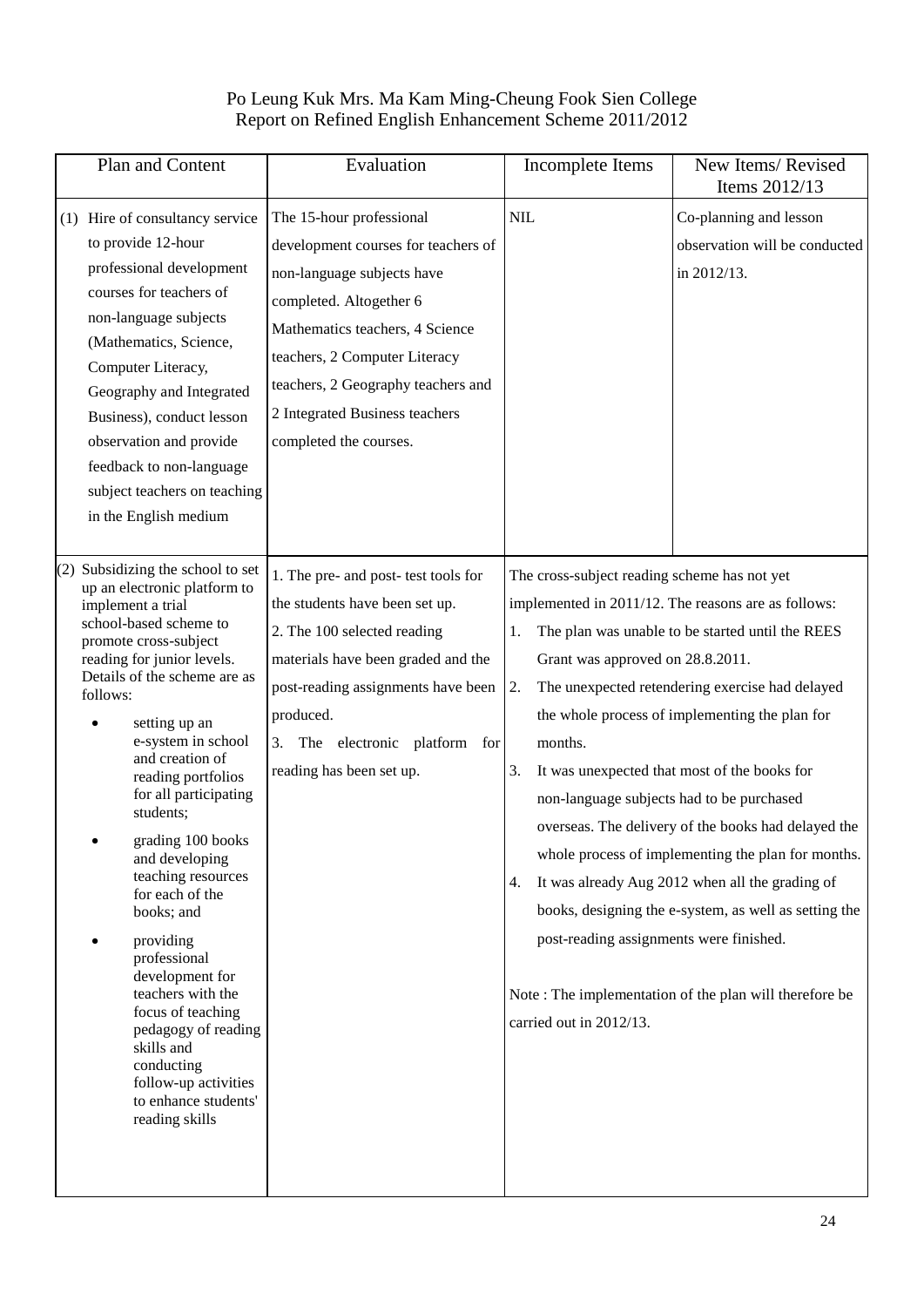| (3) Hire of a full-time teaching                                                  | A full-time teaching assistant was NIL                                                                 | <b>NIL</b> |
|-----------------------------------------------------------------------------------|--------------------------------------------------------------------------------------------------------|------------|
| assistant to provide<br>administrative support to<br>teachers and assist teachers | hired from Nov 2011 to mid-Aug<br>She<br>helped<br>2012.<br>with<br>the<br>following:                  |            |
| in developing school-based<br>teaching and learning<br>materials                  | 1. developing English teaching<br>materials, questions and resource<br>banks for non-language subjects |            |
|                                                                                   | including Mathematics, Science,                                                                        |            |
|                                                                                   | Computer, Geography and<br><b>Integrated Business.</b>                                                 |            |
|                                                                                   | 2. preparing handouts for English                                                                      |            |
|                                                                                   | enhancement classes and holiday<br>tutorials                                                           |            |
|                                                                                   | 3. providing administrative support                                                                    |            |
|                                                                                   | teachers in setting up the<br>to<br>cross-subject reading programme.                                   |            |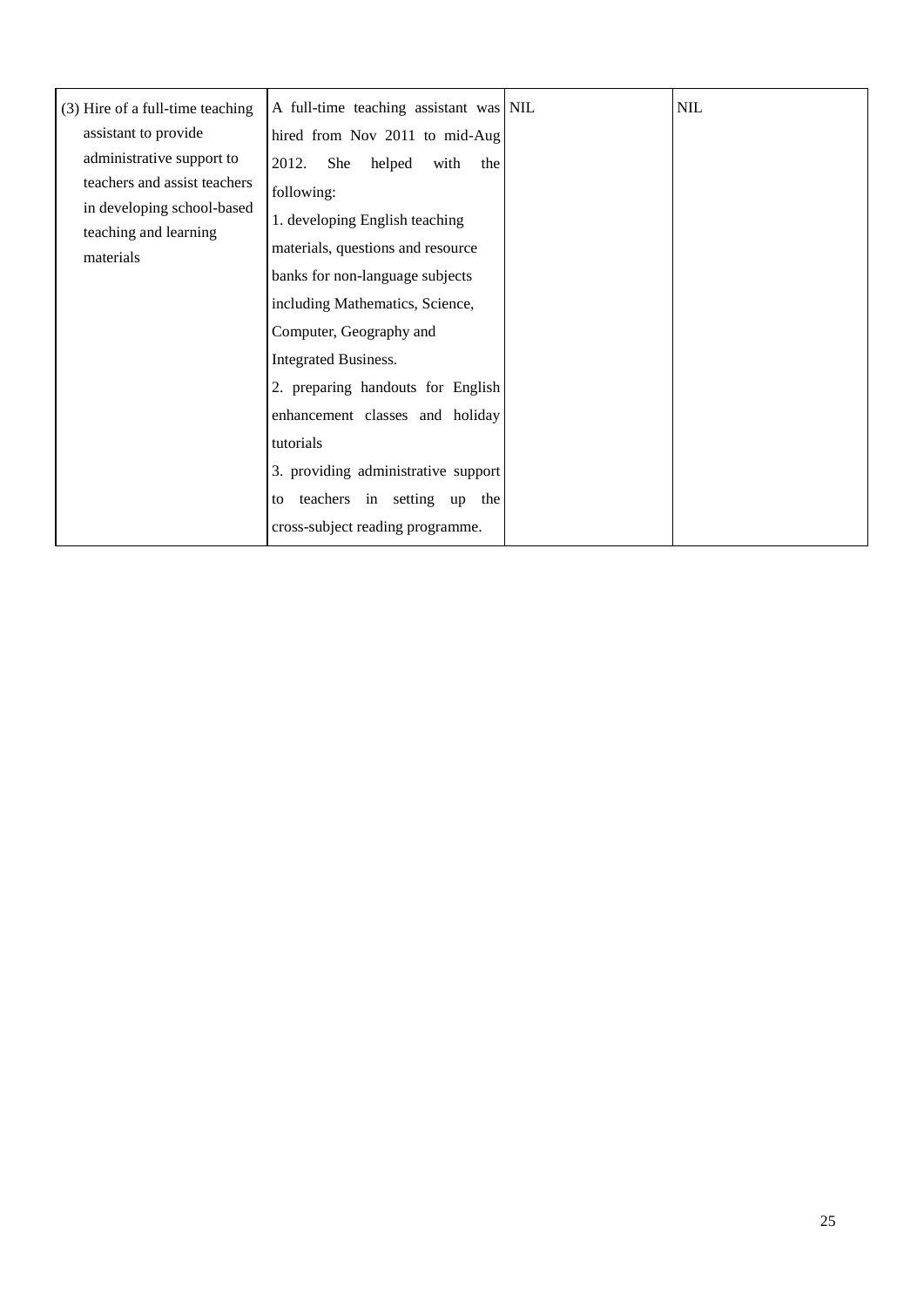#### 二零一一/一二學年校本課後學習及支援計劃 校本津貼 - 活動報告表

學校名稱 : 保良局馬錦明夫人章馥仙中學

計劃統籌人姓名 : 葉綺雯老師 聯絡電話 : 21091133

### 甲**.** 計劃的各項活動資料

| 活動名稱 | 實際受惠對象學生人數#    | 平均出<br>席率 | 活動舉辦期<br>間/日期   | 實際開支(\$) | 評估方法<br>(例如:測驗, 問卷等) | 合辦機構/<br>服務供應機構名稱<br>(如適用)                                            | 備註(例如:學生的學習及<br>情意成果) |
|------|----------------|-----------|-----------------|----------|----------------------|-----------------------------------------------------------------------|-----------------------|
| 樂器班  | 150            | 70%       | 11年10月<br>12年8月 | 74650    | 問卷                   | 音樂苗                                                                   |                       |
| 跆拳班  | 5              | 80%       | 11年10月<br>12年6月 | 750      | 問卷                   | 陳國恒                                                                   |                       |
| 足球班  | 9              | 90%       | 11年10月<br>12年8月 | 900      | 問卷                   | 譚達成                                                                   |                       |
| 劍擊班  | $\overline{2}$ | 90%       | 11年10月<br>12年8月 | 320      | 問卷                   | 禮悅劍會                                                                  |                       |
| 參觀車費 | 171            | 100%      | 11年9月-<br>12年7月 | 5957     | 問卷                   | Hang Po Transportation Co Ltd                                         |                       |
| 旅行車費 | 200            | 100%      | 11年12月          | 6955     | 問卷                   | Hang Po Transportation Co<br>Ltd/NLB/Kwoon Chung Motors Com           |                       |
| 中七宿營 | $\overline{4}$ | 100%      | 11年10月          | 300      | 問卷                   |                                                                       |                       |
| 暑期班  | 42             | 95%       | 12年7-8月         | 2020     | 問卷                   | WG Warehouse Lrd/中國香港啦啦隊總<br>會/Hong Kong Education Services<br>Center |                       |
|      |                |           | 總開支             | 91852    |                      |                                                                       |                       |

備註:

# 對象學生:指領取綜援/學生資助計劃全額津貼及學校使用 10%酌情權的清貧學生